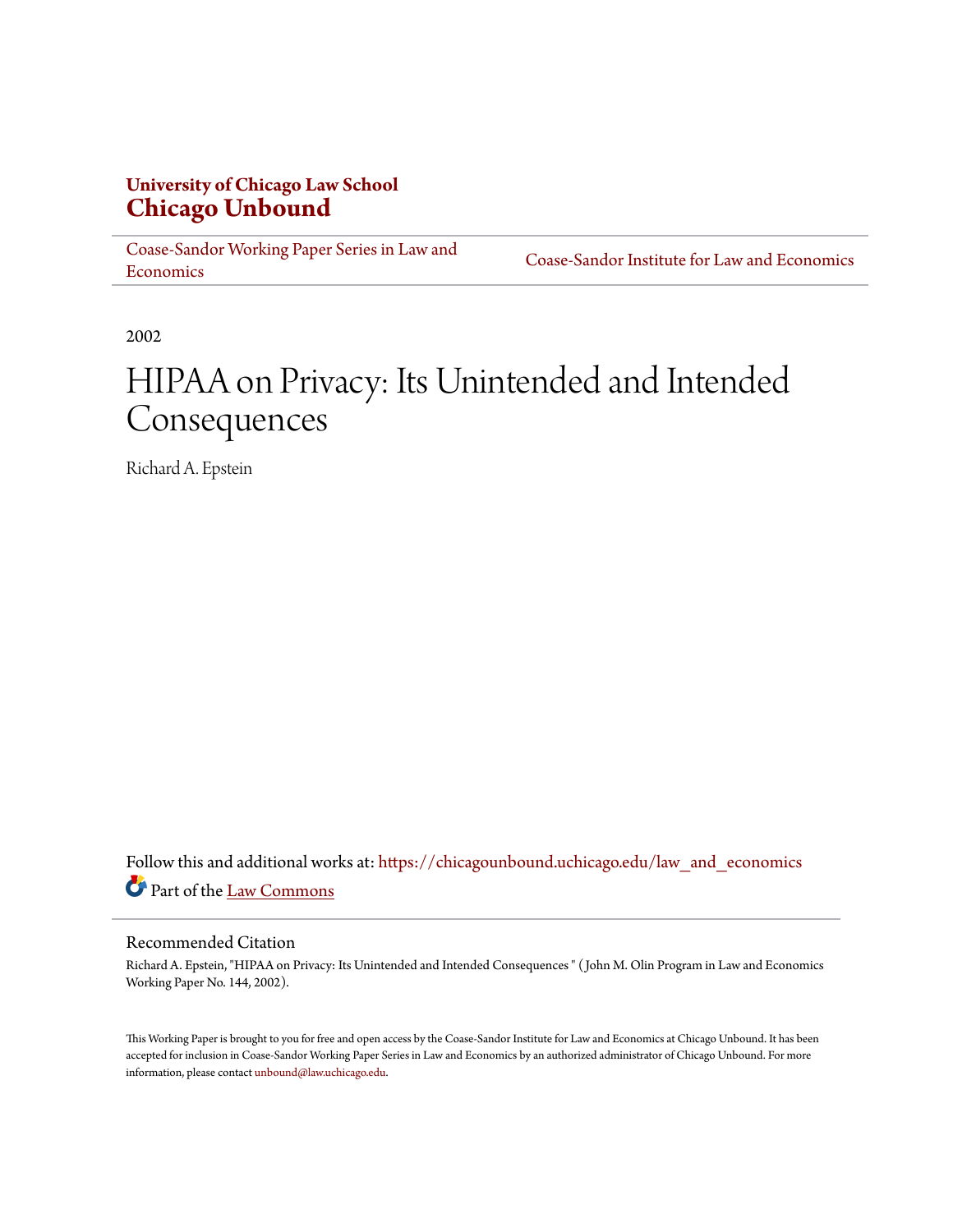# CHICAGO

## **JOHN M. OLIN LAW & ECONOMICS WORKING PAPER NO. 144 (2D SERIES)**



# HIPAA on Privacy: Its Unintended and Intended Consequences

*Richard. A. Epstein*

# **THE LAW SCHOOL THE UNIVERSITY OF CHICAGO**

This paper can be downloaded without charge at: The Chicago Working Paper Series Index: [http://www.law.uchicago.edu/Lawecon/index.html](http://www.law.uchicago.edu/Publications/Working/index.html)

The Social Science Research Network Electronic Paper Collection: [http://papers.ssrn.com/paper.taf?abstract\\_id=](http://papers.ssrn.com/sol3/search.taf)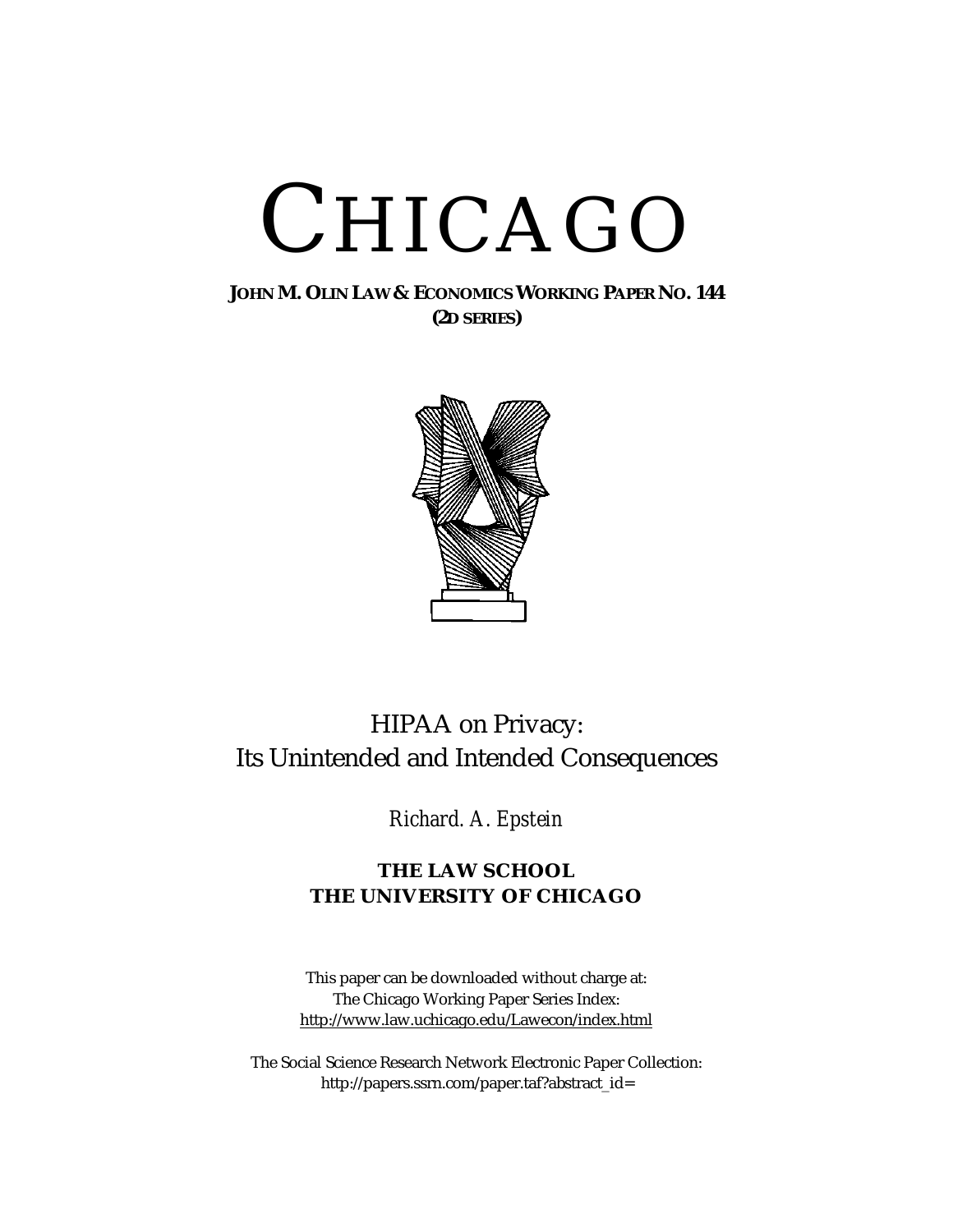# HIPAA on Privacy: Its Unintended and Intended Consequences\*

#### *Richard A. Epstein#*

The single most conspicuous growth industry in Washington D.C. is regulation and the administrative structure it spawns. The number of programs in Washington that start big is relatively small. The dominant strategy in all cases is to identify some failure in the private sector and then to propose some well-tailored government program to combat it. At the stage of inception, everyone is sensitive to the risks of overreaching through regulation. But the mood shifts on implementation of the program.

The key question is what attitude is brought to the two kinds of error that must be confronted by any system of social control: too much or too little. Within this new context, the risks of under inclusion are always high on the agenda. The risks of over inclusion tend to be neglected.

To give but one example, the 1964 Civil Rights Act was sold as a statute that was intended to remove a particular form of irrationality in the market place by refusing to allow employers to make invidious distinctions on grounds of race, sex, and national origin. At the time everyone disclaimed any effort to impose prohibitions when employers did not resort to conscious differences in treatment. No one thought that employers could be held responsible for the background conditions in society at large that contributed to differential levels of preparation of, for example, black and white

<sup>\*</sup>Forthcoming 23 Cato Journal, summer 2002.

<sup>#</sup>James Parker Hall Distinguished Service Professor of Law, The University of Chicago; Peter and Kirsten Bedford Senior Fellow, The Hoover Institution.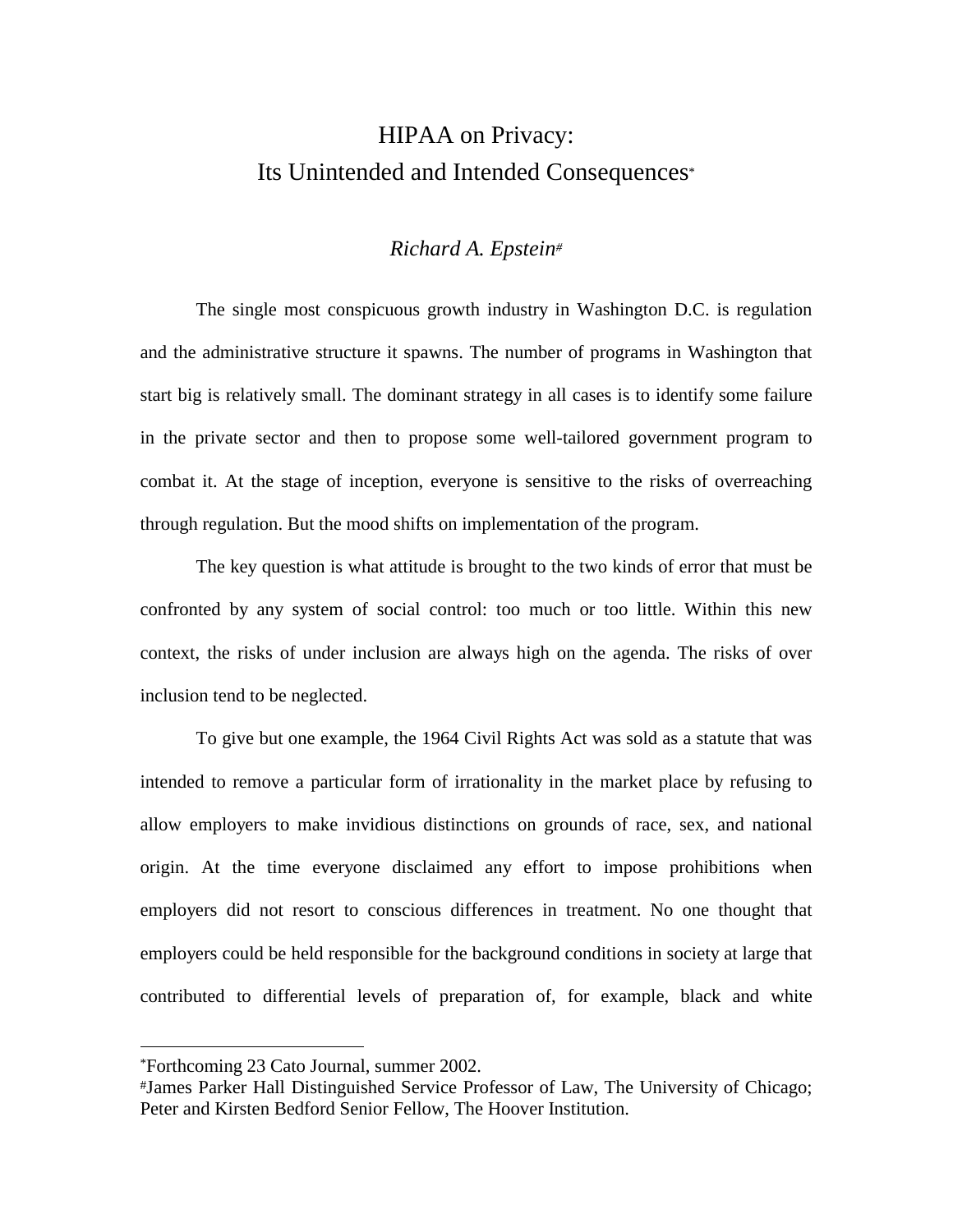applicants.<sup>1</sup> But we all know the story as to how the initial program grew rapidly by a combination of administrative regulation and judicial decisions. The same story could be told over and over again, for example, with the growth in Social Security and Medicare.

The Health Insurance Portability and Accountability Act is obviously of more recent vintage, but it shows the same precocious capacity for growth so evidently present in earlier forms of federal regulation (Scott 2000: 70-73). The language of the statute suggests that its primary concern was with "portability," namely the ability of individuals with preexisting conditions to keep their insurance coverage when they went from one job to another. But the real sleeper in HIPAA is found in its provisions on privacy, where the regulations, adopted in the face of a Congressional impasse, have just taken off. In order to see how the process works, I propose to examine HIPAA in two ways. The first part is narrower in its orientation, and looks at what I believe to be the important conflict between the concern for privacy on the one hand, and the ability of medical scientists, physicians, and institutions to continue on with their traditional research activities. The second part will be more global, and will examine the larger intellectual framework on privacy that, in my view, fuels this latest misguided round of regulatory expansion. The third part of this paper then concludes with a discussion of the public choice explanation that drives these changes.

# HIPAA and Medical Research

In order to understand the impact of HIPAA on medical research, it is important to establish a baseline for comparison, which allows us to assess the differences between

<sup>1</sup>See Michael Sovern, Legal Restraints on Racial Discrimination in Employment (1966), noting the inability to bring disparate impact cases based on employment tests, before Griggs v. Duke Power Co., 401 U.S. 424 (1971).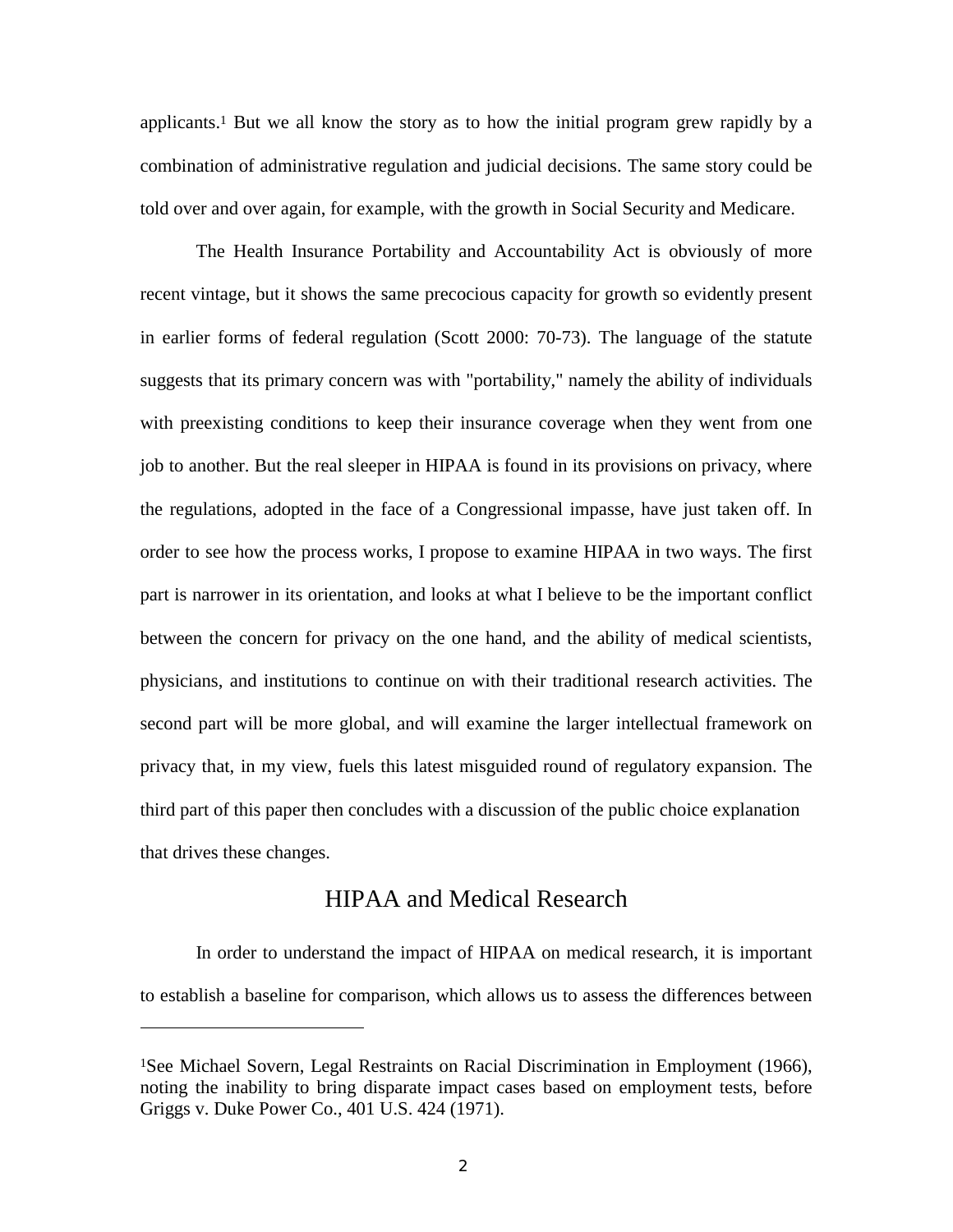the pre- and the post-HIPAA world. The former world should not be treated as though it were the state of nature, in which no one knew about privacy or cared about the consequences that might flow from the inopportune release of information. Quite the opposite, the tradeoffs between the control of information and the need for its dissemination into different arenas did not first surface in 1995 or 1996. Rather, it has long been at the center of the discussion for research protocols used by physicians, hospitals, and research centers. The protection of medical records was always a big deal, one that was subject to regulation as well as contract (Moses 2000: 519, 520), including the Freedom of Information Act and Medicare rules.2

The questions that were raised in response to this challenge were in my view the right questions: how much do we value privacy, how much will it cost to protect it, and what tradeoffs do we have to make with respect to other institutions?

In the abstract these questions are always hard to answer. Each person standing in isolation is a devoted champion of both privacy and full disclosure. He wants information about him to be kept private so as to increase his ability to project a favorable image and to shape his dealings with other individuals. He also wants to collect all information about others so that he can deal with them from a position of knowledge and strength. Clearly one person is able to attain both these objectives only so long as other individuals fail on both counts.

But once the question becomes a social question, one in which we recognize the like rights of other persons, then all of us have to recognize that none of us shall prevail entirely on either of these legitimate desires. Like it or not, we have, as it were, to make

2§ 5 U.S.C. § 552(b)(6); 42 CFR § 482.24(b)(3).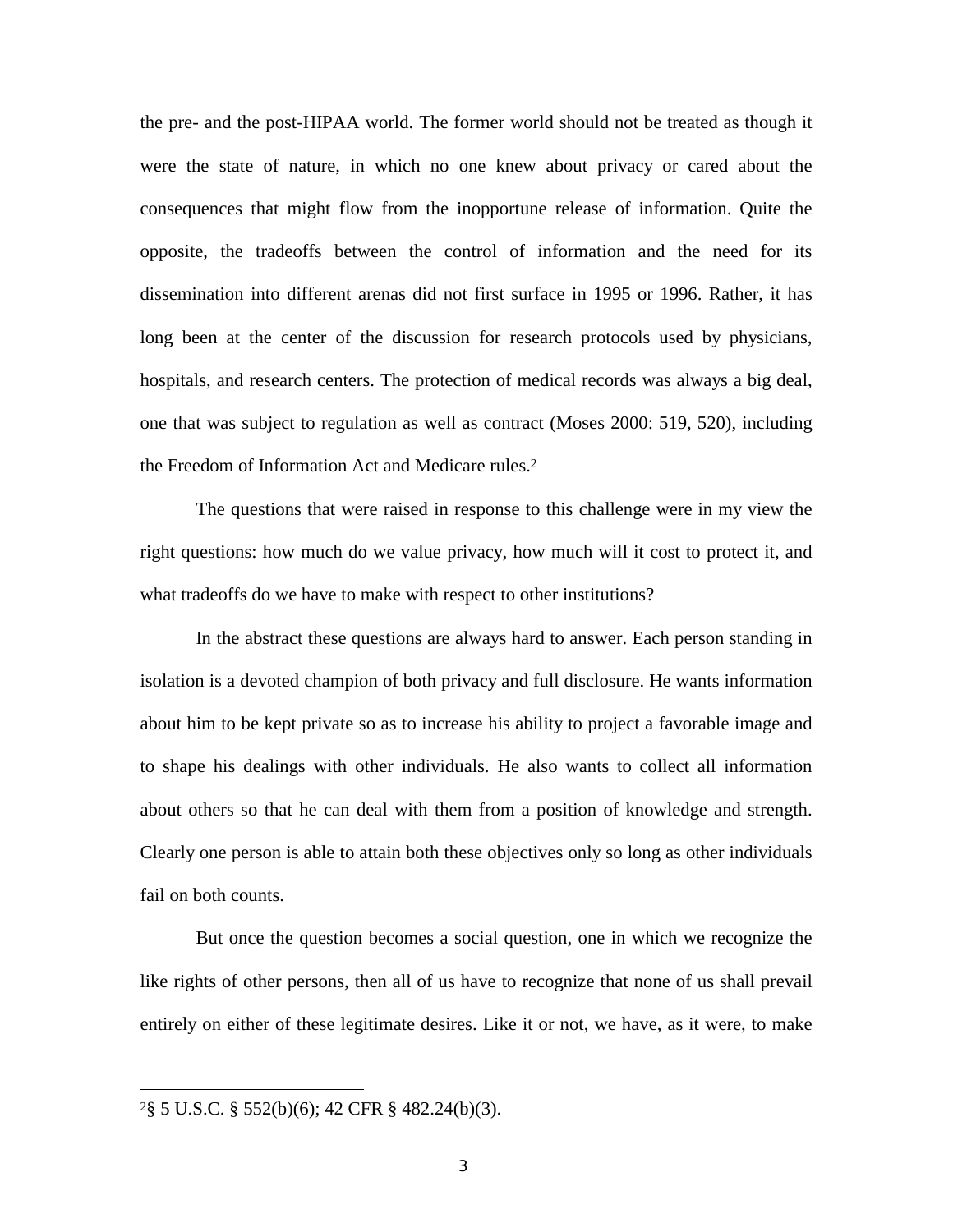our judgments from behind the Rawlsian veil of ignorance to decide when to opt for disclosure and when to opt for privacy. At this point, we all face a serious tradeoff which requires for its solution the local knowledge that Hayek pointed out was indispensable for the day-to-day operation of any complex set of social institutions. The solutions that evolved over time were decentralized and spontaneous. They were certainly a bit mushy about the edges, and they tended to evolve with changes in technology, which have generally increased the ability to reproduce and transmit information at rapid rates to large numbers of individuals.

In the pre-HIPAA arena, various tradeoffs were made on the borderline between privacy and medical research. The constellation of practices was to a great degree a matter of shared expectations and conventions. Most people, when they went in for medical treatment, knew that they did not suffer from a rare disease or have some dangerous condition. For them, the connection between their own well-being and medical research was not the dominant issue.

By the same token, most people do not matter in the arcane world of medical research. The profile of casual indifference that captures most routine physician/patient interactions most decidedly does *not* apply to people with chronic conditions or to people faced with life-threatening illnesses or major disabilities. At this point, the quest for knowledge becomes intensive. Many a person has kept himself alive by learning enough about his basic condition to aid and facilitate his treatment, or done the same for his loved ones, as well as others with similar conditions.

The proof here is in the pudding. Much of the money raised for medical research comes from individuals who have suffered from major conditions or who have family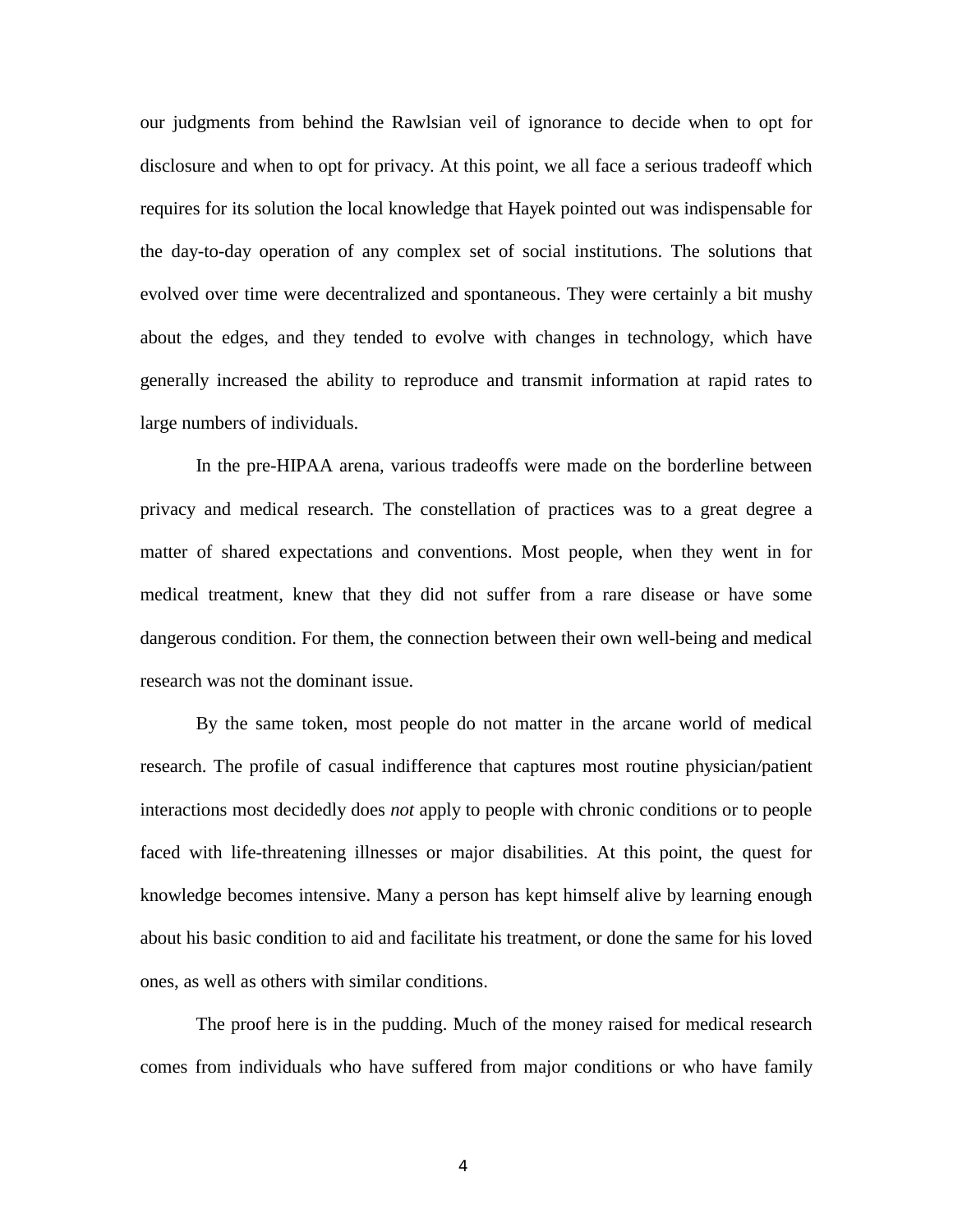members so afflicted. Two recent examples that come to mind are Michael Milken and Andy Grove, both of whom devoted major resources to research into new treatment of prostate cancer. These cases have been replicated countless times on a smaller scale. People who know the ravages of certain illnesses first hand are often willing to do a great deal, and to pay a great deal, to eradicate them.

 Expenditures for medical research do not come cheap. But what of ordinary individuals who cannot afford to fund it? To see how they might participate, ask yourself this question: If someone were to ask you to participate in a study that might help cure or alleviate the effects of a particular disease from which you suffered, would you participate in the program, stand aloof from it, or oppose its operation on the ground (of course) that it invades your right of privacy. My sense is that most people would opt for the first alternative out of the usual set of mixed motives. Participation in these studies often secures access to better physicians. It may allow patients to network with others who have similar conditions and, in some cases, may reduce the cost of service. It may also increase the prospects for treatment and cure. It is very unlikely that people would oppose the creation of knowledge when it works both for their own interest and the interests of others. The more serious the condition, the more likely the participation.

It takes, I believe, little empirical imagination to conclude that this scenario has been undertaken thousands of times. Each time, moreover, it carries with it some definable risk to privacy. But these are risks that are worth bearing for the gains that they promise.

The question then arises as to what incremental steps ought to be taken to minimize the risks. Once again there are strong guidelines but no safe harbors. One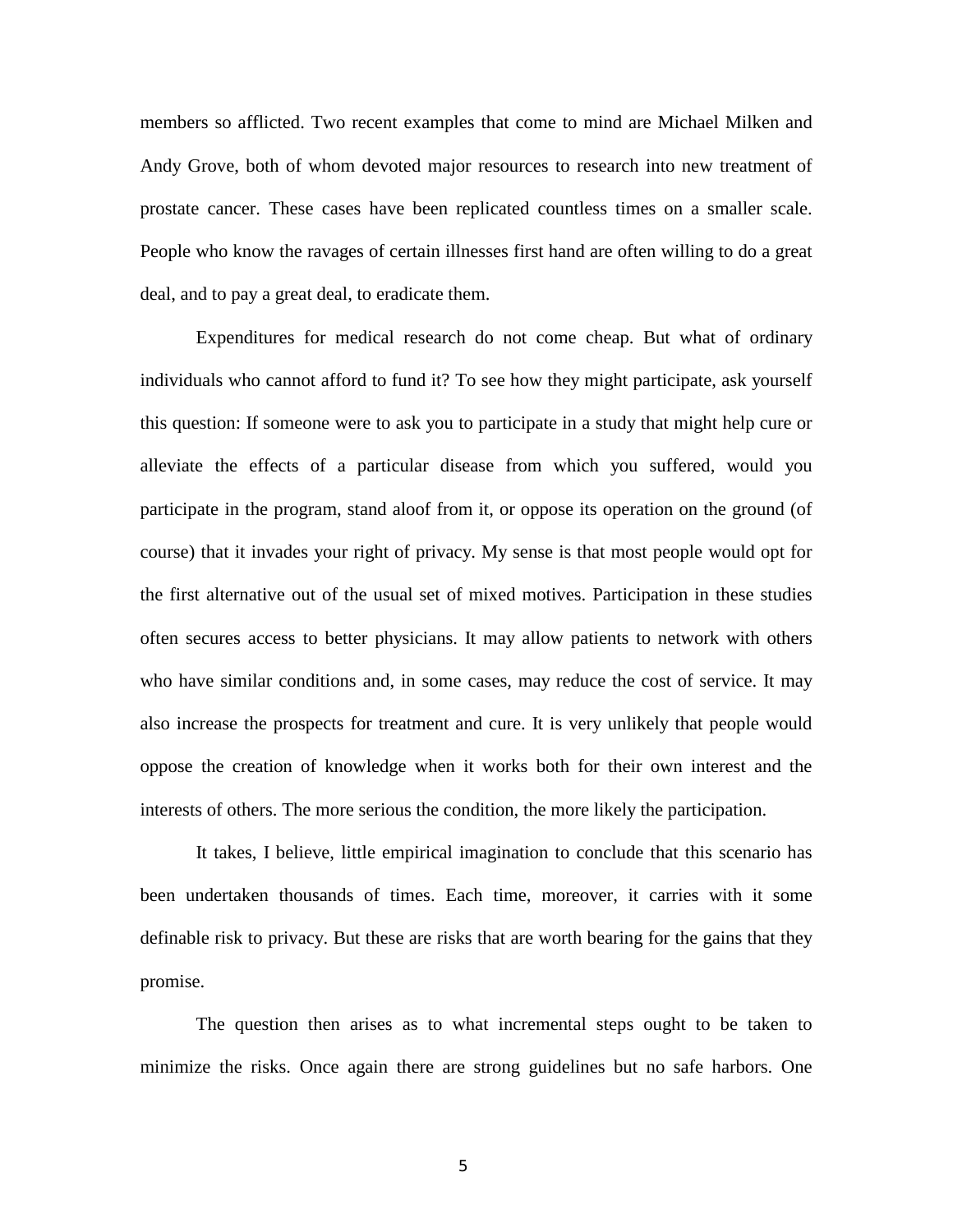possibility is that all clinical data must be used and recorded anonymously. After all, what the research program needs is not autobiographical information, but workable patient populations sorted by age, sex, disease condition, occupation, and the like. It is also clear that when these data are reported publicly, numerical identifiers replace individual names. All readers know is that number 356 in table one is the same person as number 356 in table two. The names are suppressed

However, there are difficulties with extending this approach to the collection and storage of data. One question is how much information should be stored in connection with any given case. Here it is difficult to identify in advance any test of relevance that determines what information should be stored and what disregarded. In dealing with diseases and chronic conditions, it is important to know where people were born, when they were born, how many siblings they had, who their parents were, what was their race and religion, and so on down the line. One or another of these attributes could contain important information about the nature of the condition or its probable severity and the like. All of this material is obviously relevant for the study and classification of genetic diseases. Rich files are therefore the order of the day to keep in archival form material that may have some day be retrieved for research.

There is also a question of how long the data has to be stored. In some cases it might be possible to store the information in stripped-down form, as when there is a oneshot transaction that requires no follow-up work or evaluation. But cases like that are decidedly not the rule. In most cases, it is necessary to follow patients through multiple treatments. Follow-up studies in cancer cases often run for five or ten years. Other kinds of developmental and longitudinal studies require the collection and retention of data for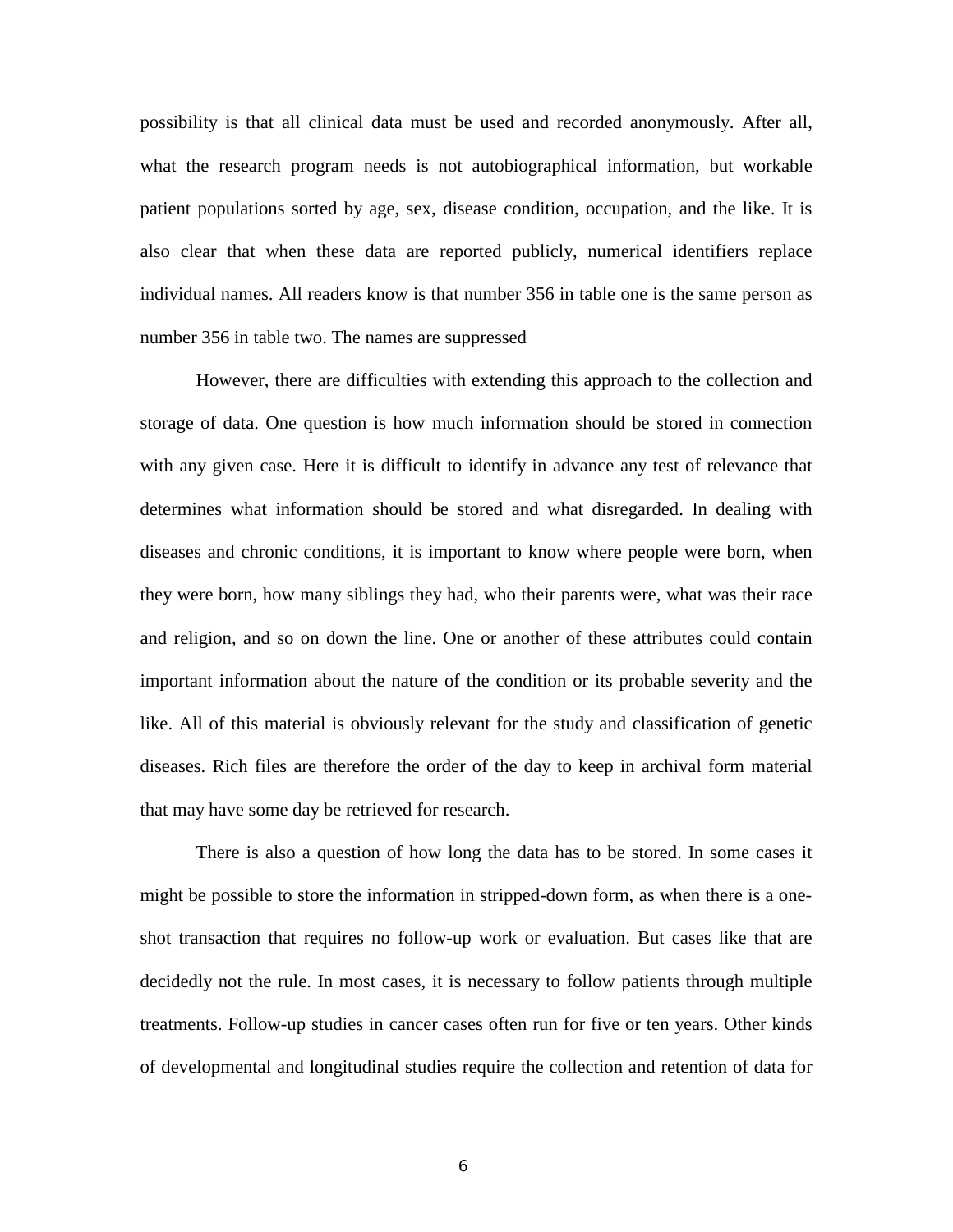the better part of a lifetime. The only way that these studies can operate is to keep the names of the individuals in the files in order that each piece of data can be correctly associated with all others. The only feasible solution to the privacy problem is to restrict access to the data to people who have reason to know who is involved.

Let us suppose that we decided to work through this process by stripping out names from files. The cost to the researchers could be substantial. Yet at the same time, it is not clear that this program gives you any protection of anonymity. Modern search engines are so powerful than it is quite easy for skilled operators of Google or Yahoo to work back from the raw data to identify the person contained in the file. It therefore follows that we have only two real choices: Eliminate effective access to the data, or take the risk that some unauthorized person will turn it to an improper end.

I have no question that the second risk is well worth running in these cases. My evidence is that there are few if any major instances of breaches of the promises of confidentiality under which this data was collected in the first place. Wholly apart from any legal sanction, the system seems to work tolerably well in practice.

At this point the appropriate response is to stay one's hand by refraining from making fundamental changes in these practices. It is not, I will stress again, that these practices are uniform. Quite the contrary, we should expect some level of variation dependent on the nature of the information stored, so that psychiatric records receive greater protection than simple data on height and weight. Indeed many people do not want to have their psychiatric information recorded at all, so they privately pay for it to keep the records out of the insurance system (Scott 2000: 493, California Press Release). In good Hayekian fashion, the level of response to this problem is likely to vary as a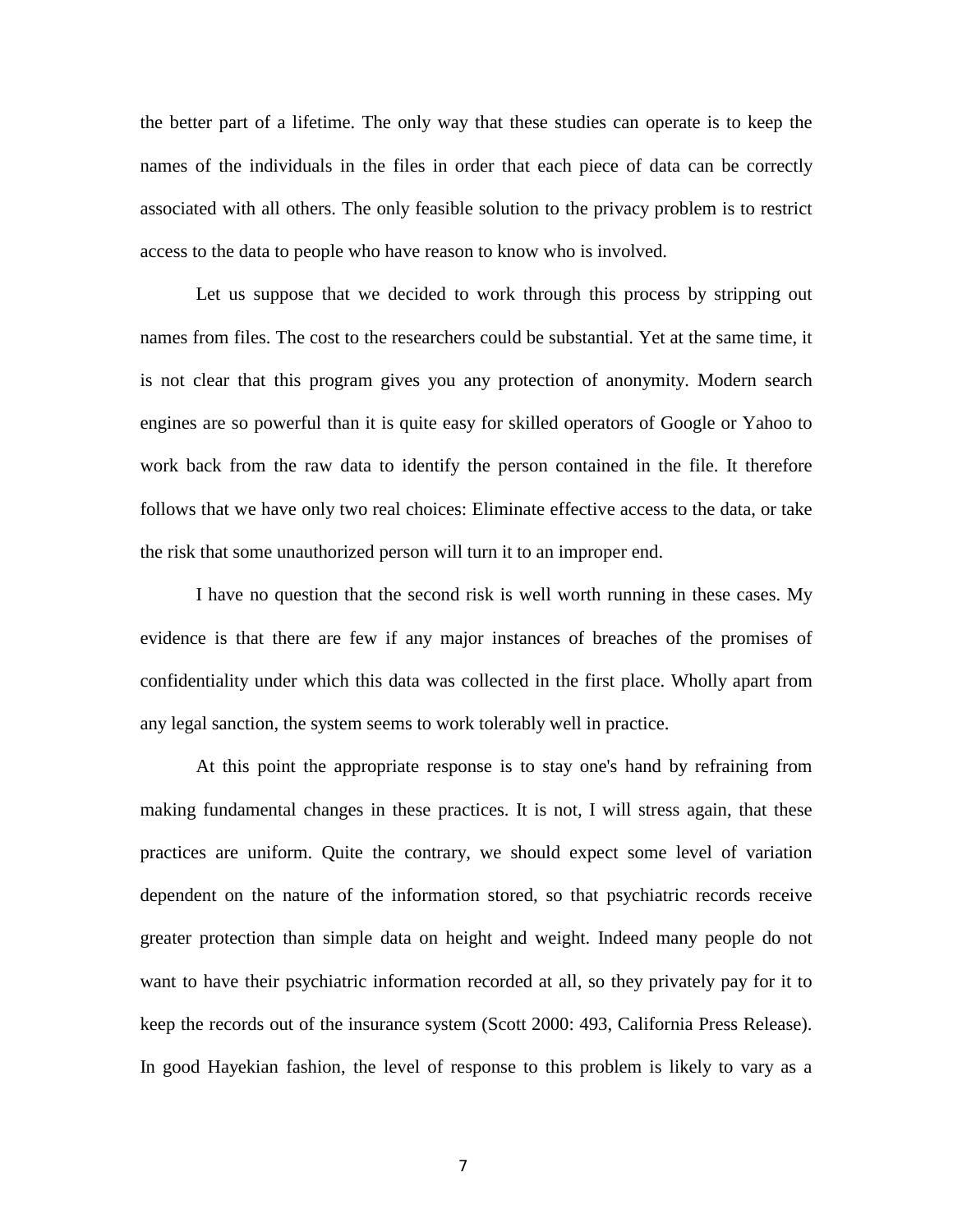function of the nature of the institution, the nature of the subject population, the nature of the disease, and the nature of the resources. Anyone can list multiple factors and determine which way they cut. But it is extremely difficult in the abstract to find one general rule that would allow you from the center to replicate the variety of practices that are common in medical institutions.

 These observations are not peculiar to medical records. Industrial firms constantly have to worry about the protection of trade secrets, and they typically calibrate their precautions to the sensitivity of the information so that highly classified information, for example, may be inspected but not copied or removed, while authorized individuals may copy less sensitive information for specific purposes. This is no small enterprise. The internal procedures for trade secrets can run on for pages.

 With the advent of HIPAA and its massive regulations, all this changes. Under our new mandate, the basic presumption is that everyone needs to obtain consent for the disclosure or use of any particular medical record for any kind of purpose. HIPAA starts to distinguish among purposes, as it must, with an eye to the individual situation. The rules of consent are relatively easy on matters of any one individual's treatment or payment.

But when the regulations turn to medical research, these direct patient benefits aren't there, so the regulations impose tougher requirements on disclosure. Most obviously, researchers now have to strip identifiers out of the case. Of course, if you just take out the name and put in a number, then someone could track it back to the name again.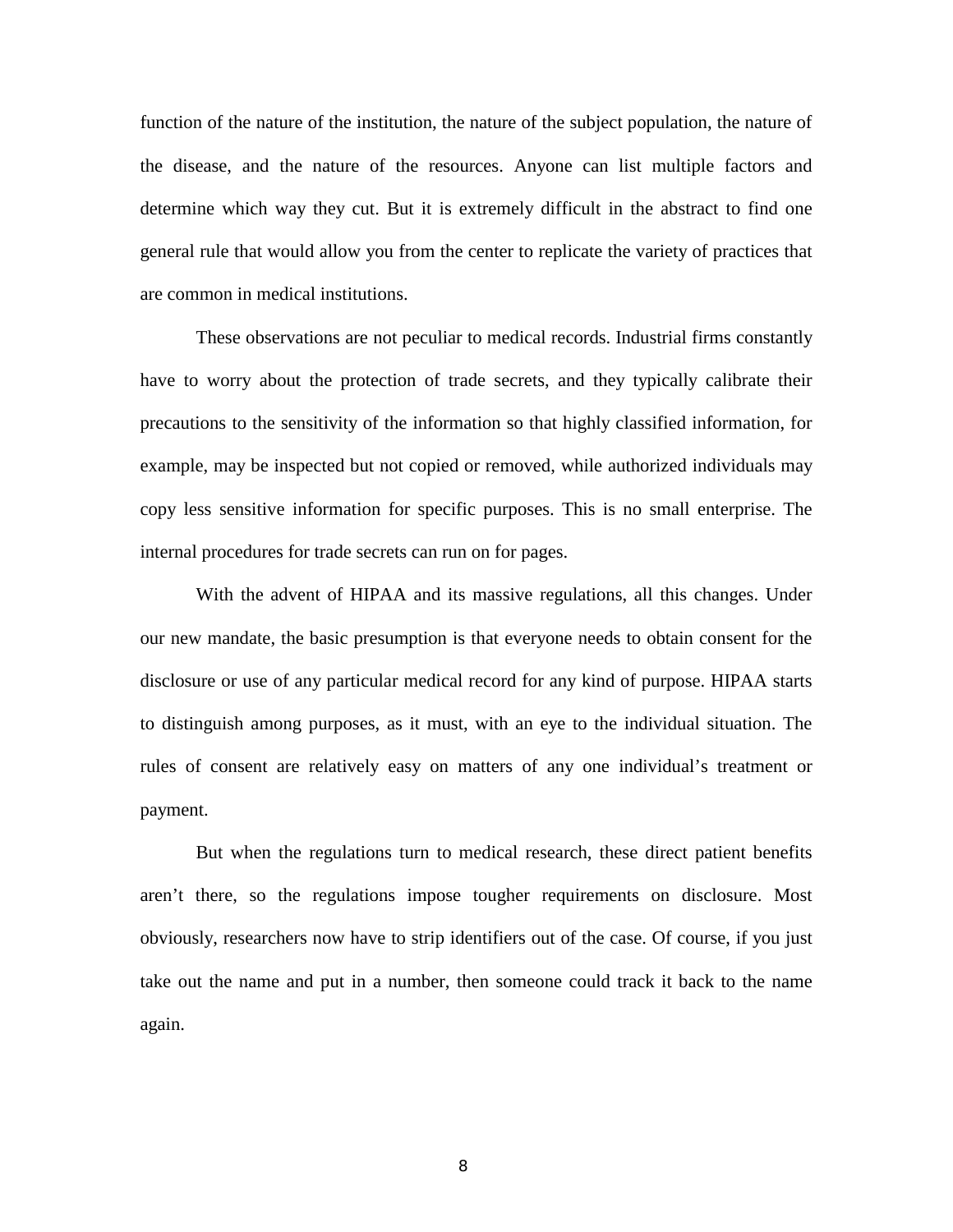It is here that the regulatory pyramid starts to exert its influence. What is necessary is to take that next step by removing all the reasonable bases for identification from the record. It is here that the search engines are capable of undermining the program and create the prospect that long-term studies will become impossible because the information cannot be kept in usable form. In addition, the future collection of this information, which may have only limited relationship to future treatment, becomes harder to accomplish. Routine practices must be preceded by obtaining consent, which requires a level of cooperation that many people will find objectionable. Participation rates can start to decline, and with them the effectiveness of the studies in question, for spotty participation rates can raise the level of bias and adverse selection<sup>3</sup> and generally reduce the effectiveness of these studies (Melton 1997).

In order to escape this real dilemma under HIPAA, the regulators decided to punt, as they often do. Their position is to avoid this problem in the abstract by depending on guidance from IRBs, those ubiquitous internal review boards that are put together to review and to examine protocols for medical research. Clearly some institutional safeguards are needed to deal with experimental treatments that contain high risks but often promise only limited rewards. These review bodies are the buffers designed to run interference for individual patients who are asked to enroll in such programs. In and of themselves, the IRB certifications can help get people to participate in clinical studies by assuring them that some independent body has taken a hard look at the overall situation.

<sup>3</sup>Thomas J. Liesegang, Potential Effect of Authorization Bias on Medical Record Research, 128 Am. J. Ophthalmology 129 (1999) (describing the impact of a stringent Minnesota disclosure law on the research activities of the Mayo Clinic).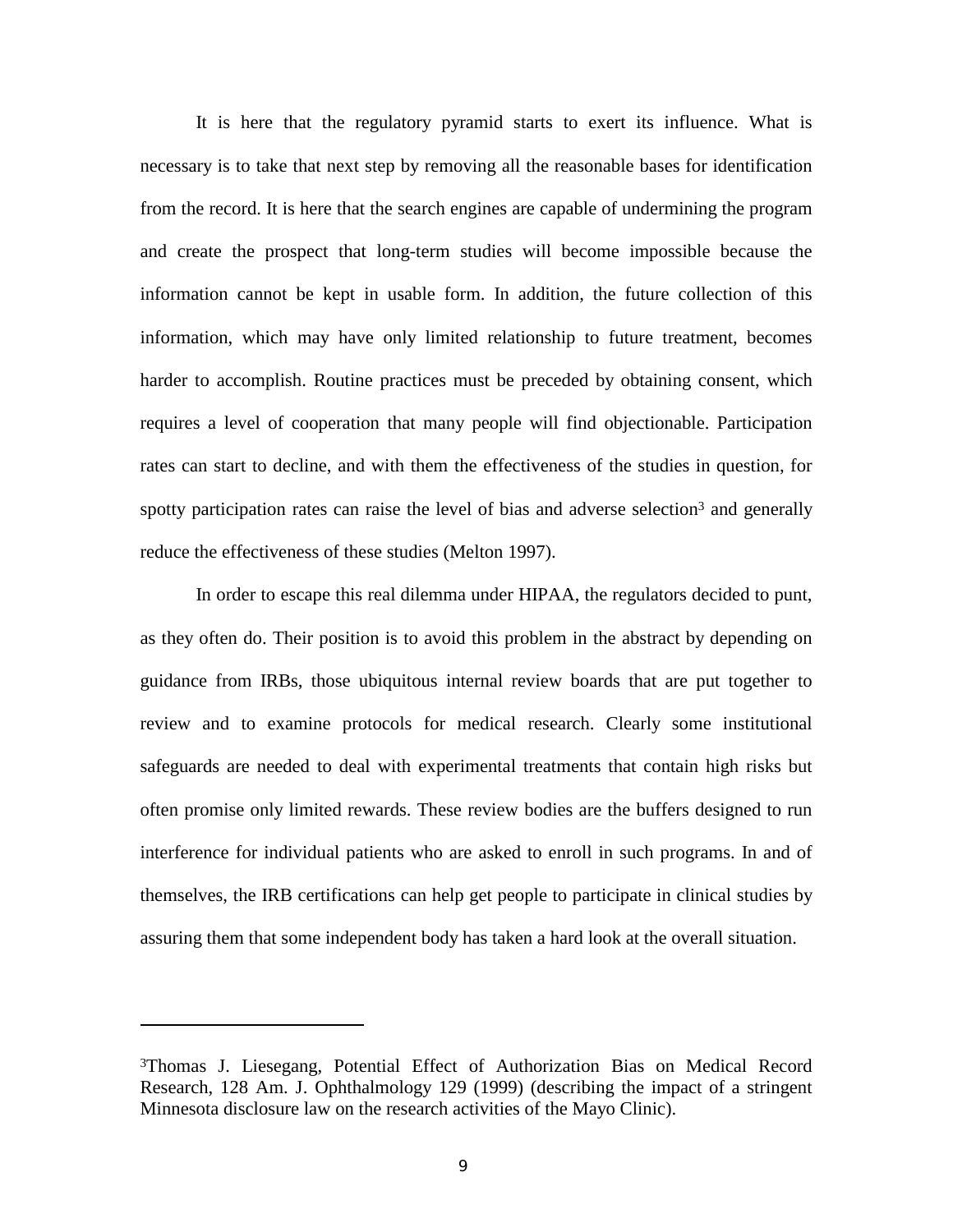Yet it is dangerous practice to take an institution designed for one purpose and to press it into service for another. The danger here lies in the interactive effects between multiple programs. In this particular case, we can see quite vividly how these effects work out. In July 2000, Johns Hopkins University was entirely suspended for a couple of days from conducting medical research because one of its asthma studies was found flawed after it resulted in the death of a previously healthy human subject (Pelton 2001: A1). That conspicuous case of failure prompted a strong administrative reaction, which demanded that IRBs take harder looks at new research protocols. It was only when everyone realized that the suspension of all ongoing clinical research programs could expose innocent patients to serious risks from loss of medical treatment that HHS retreated and allowed these programs to go forward, albeit on a short leash.

 But the resources of IRBs are finite. If they are now asked to do more in their traditional sphere, why do we have any confidence that they will be able to navigate through the thorny question of what new consents are needed to secure cooperation of current patients in long-term studies? The problem is new, the fear of failure hangs over the situation, and the great risk is that this problem will receive insufficient attention, which will result in the use of tough restrictions that offer little protection to program participants but impose heavy costs on strapped research programs and budgets. Whatever assumptions Congress or the regulators might have had when this solution was first devised cannot be updated quickly enough to take into account the profound shift in the external environment. No one can be sure what will happen.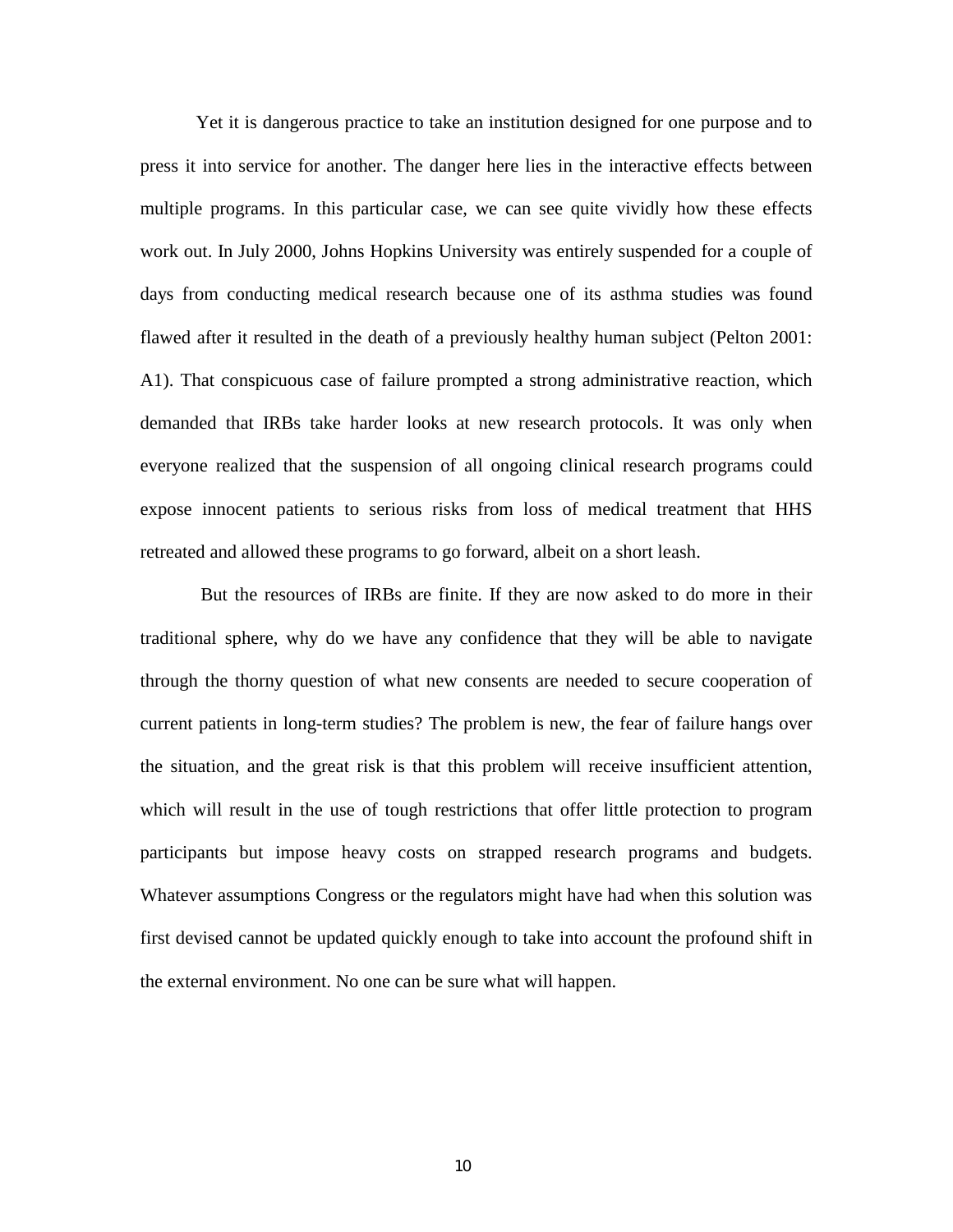## The General Privacy Framework

 The research piece is only one small portion of the overall scope of HIPAA. When we ask the larger question of how HIPAA works, it quickly becomes clear that it reverses what was once the ordinary presumption, which held that when you went to a doctor, you generally knew that the medical records could be used for any purpose which was reasonably related to your treatment or care, or to the overall assessment of the system. No consent was necessarily required as a matter of law, although some consent might have been required for internal purposes by the system. The default position thus favored the free flow of information within customary channels. The question of breach was handled less by a system of ex ante regulation and more by a variety of sanctions imposed after the fact. Actions for breach of fiduciary duty, invasion of privacy, intentional infliction of emotional distress, medical malpractice, and defamation could be brought, along with various actions for breach of civil and criminal statutes (Moses 2000: 526-33). The small incidence of their use is a telltale sign that this massive system was working about as well as could be expected.

 What led us to abandon this traditional framework? Where have we gone wrong philosophically? At a higher level of generalization, what flawed premises fueled this remarkable expansion of government power?

Let us start with a stripped-down libertarian position, which views the world as follows. First, it believes that the purpose of government is by and large to restrain those activities with adverse consequences upon their fellow individual, and that *systematically*  the only activities that satisfy this condition involve the use of force and fraud. So our social objective is to create a remedial structure that picks out those things for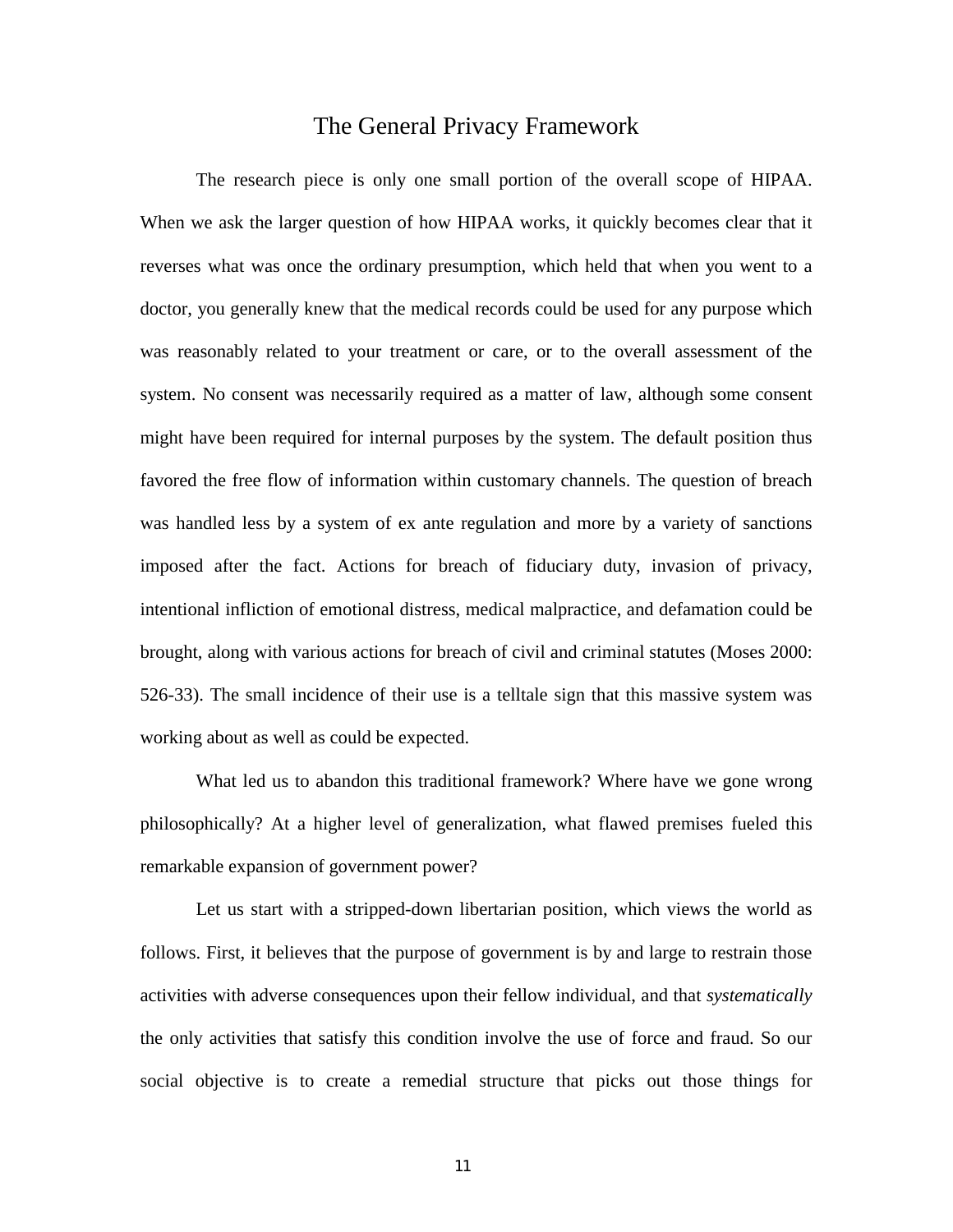government sanctions and accordingly lets all sorts of other voluntary cooperative activities go on more or less as people organize them. Slightly oversimplified, to be sure, for this approach does not take into account taxes, or monopoly regulation. But for these purposes this model lets us understand where the errors in HIPAA lie.

Well, it is one thing to declare an allegiance to a theory of rights while speaking in the Hayek Auditorium and writing in the *Cato Journal*. It's another thing to figure out how to enforce these rights within a working legal system. We have two kinds of remedies that we can impose, and two kinds of risks with which we have to deal. One remedy, broadly speaking, is remedies *ex post*, so that once the violation of the right has taken place, someone is going to be chastised, fined, fired, or sued, and perhaps even put into jail. The threat of that discipline reduces the likelihood of the initial breach. The second class of remedies operates *ex ante*, before matters go astray. It seeks to impose some kind of injunctive relief to stop it from happening at all. Usually it is difficult for private individuals to bring actions to enjoin certain types of behavior that may hurt someone, without knowing whom. Thus in order to overcome a serious coordination problem, we use driver's licenses and not private injunctions to keep bad drivers off the highways. The hope here is to stop harm before it begins, so that remedies after the fact will not be needed. The risk of the injunctive relief is that its stops many lawful activities as well.

Tradeoffs of this sort are endemic to the legal system. (Epstein 2002). How do we decide which way to exercise this critical one? Generally speaking there is only one way to approach that kind of problem, and that is to ask ourselves how we deal with risk under conditions of uncertainty. Libertarians are much more comfortable in delineating about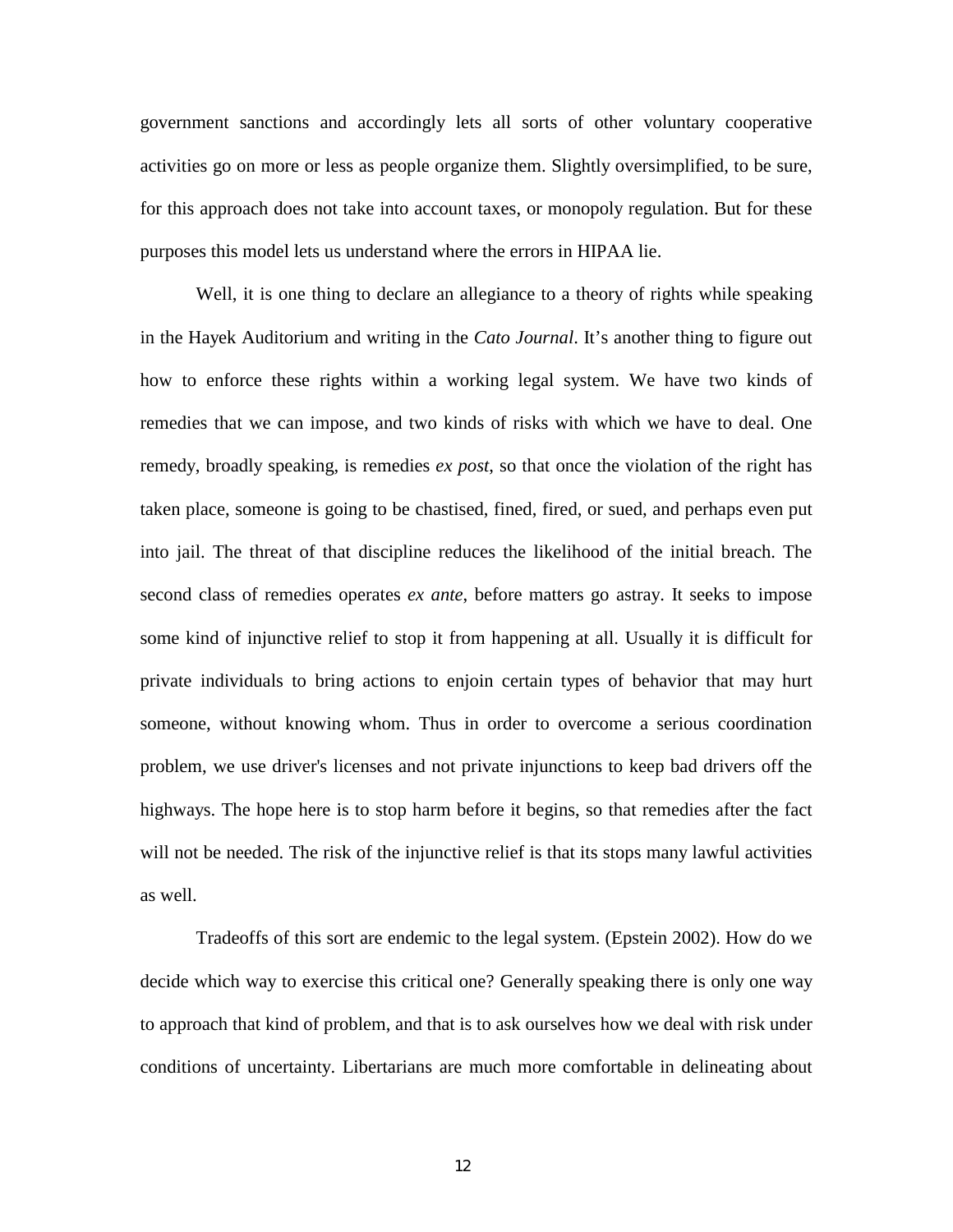rights and wrongs than they are in confronting uncertainties and the errors that necessarily arise in responding to that uncertainty. We should like to eliminate error, but we cannot. So long as there are two kinds of error—from moving too fast *and* from moving too slow—the best we can hope for socially is to minimize the sum of their risks, coupled with the cost of their enforcement. An ex post remedy of damages will not work against a party that is insolvent, but it should work against a major health care provider. But even if it does, it will not restore life or limb or make information private that has been improperly made public. Yet to stop all disclosures is to make it hard to do any useful work at all with medical records.

It is a sad commentary on public policy that the weighing of these error costs is often done by careless extrapolation from conspicuous failures. In some instances, computer glitches could result in the widespread if mistaken disclosure of confidential information. In other cases, hospital workers could leak information about the health conditions of celebrity patients (Scott 2000: 487). These cases dominate the public discourse, and the quieter successes of most activities is thereby overlooked. The upshot is a climate of public opinion that overstates the need for direct forms of regulation to avoid the political heat.

Perhaps because they are aware of this bias, libertarians actually do have a fairly strong belief about the relevant tradeoffs. The general presumption against state action means that the legal system should rely generally on ex post sanctions, unless and until it can be clearly established that there is some imminent peril that calls for an anticipatory response. So if the law has to deal with the nuisance next door, it will enjoin future emissions once fumes start to percolate across the boundary line. But by the same token,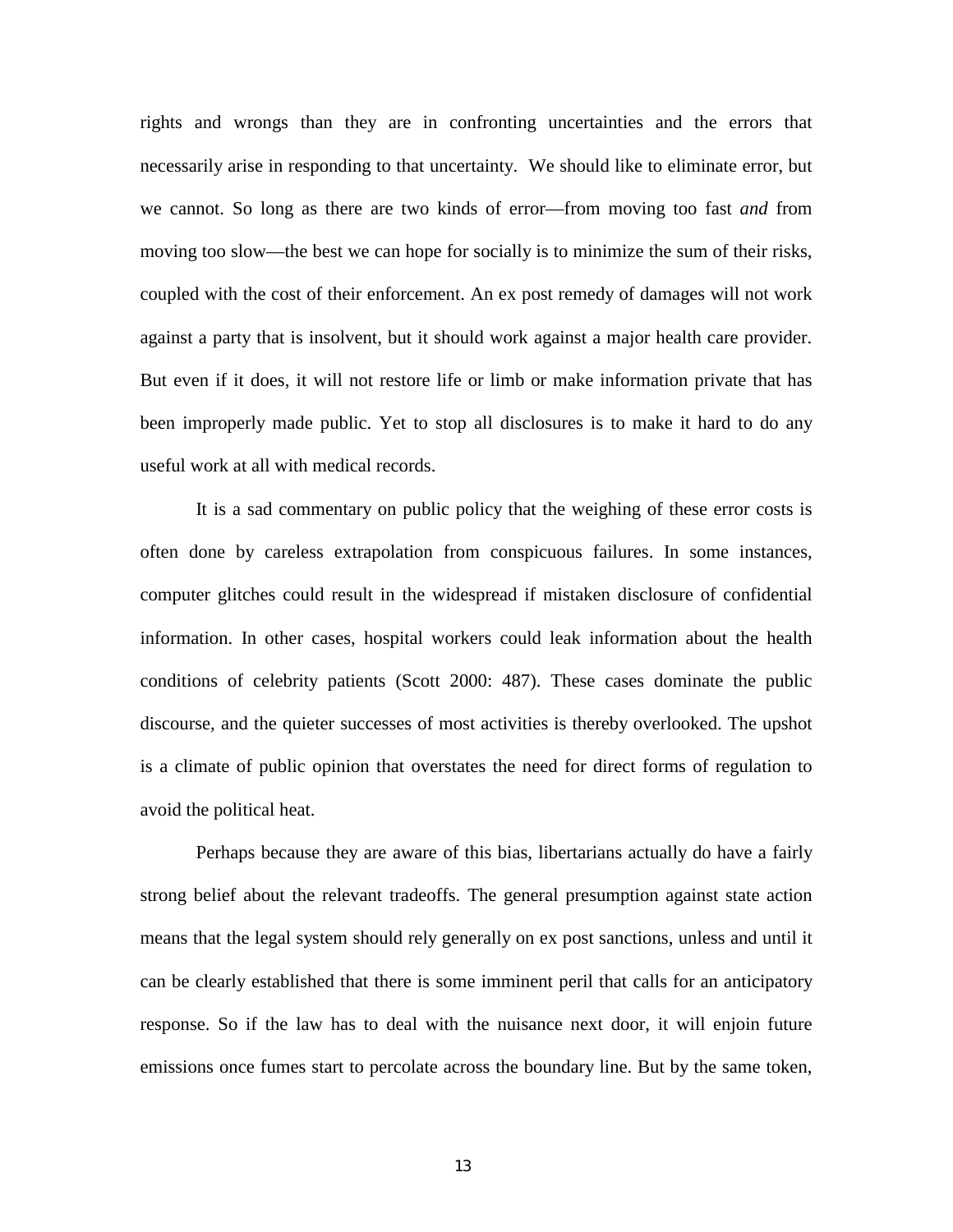it will not allow a landowner to enjoin the nearby construction of a factory or a home before there are any signs of nuisance: the neighbor has to wait until the conflict emerges, knowing that his damage remedy remains in the background if intervention comes a bit too late.

There are no perfect solutions, but this bias for the *ex post* seems to have worked well over time. Public action is needed to overcome coordination problems when it is known that someone will be harmed, but uncertain as to who that person will be. But the right approach would require the public body to meet the *same* standards of imminent peril for anticipatory relief that are routinely imposed on private parties who, in the absence of any coordination difficulties, are able to act on their own account. The shift from private to public enforcement changes *who* the plaintiff is. It should not change what that plaintiff must prove.

At this point, a second bias enters into the equation, one that is closely associated with the work of William Niskanen of the Cato Institute. Public remedies require public bureaucracies for their enforcement. Bureaucrats wish to expand the scope of their influence and are not happy when confined by a standard that requires them to show imminent peril before allowing for public action. Whether we deal with environmental regulation, securities regulation, or privacy regulation, the tale is the same. Once the government becomes the real party in interest, its public virtue gives it greater clout and ex ante review becomes the order of the day. One encounters a much more intrusive system of permits and permissions, whereby the burden of proof of reversed. Individuals may be free to act only if they persuade the government bureaucracy that their conduct is safe (Epstein 1995: 19). Now the house or factory (or pier or railroad) can be built only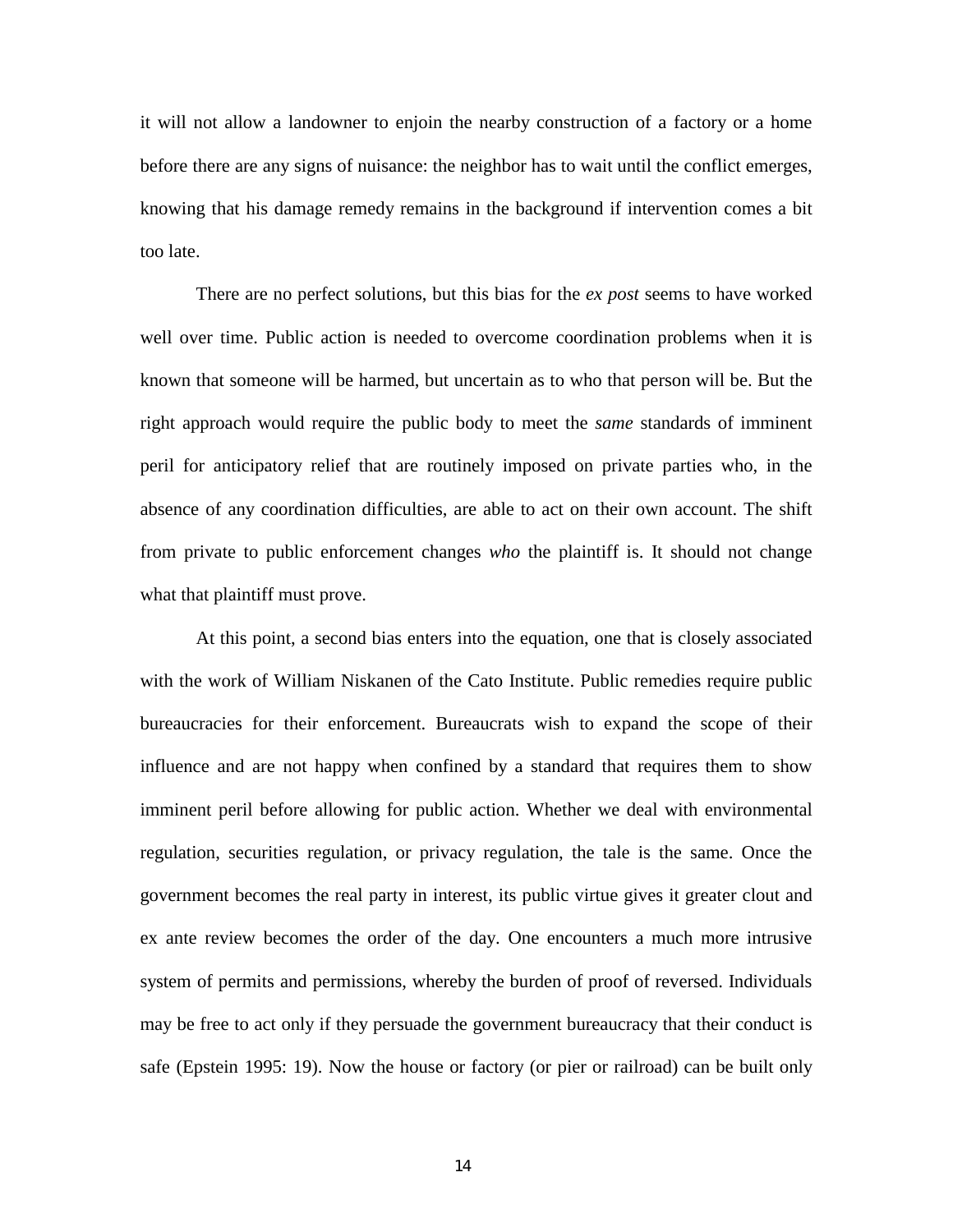after multiple permits are acquired. A change in standards of government action introduces a small legal revolution.

The matter becomes more serious because the process of delegation results in an implicit shift in the center of gravity. At the congressional level, both sides in the privacy/disclosure debate may have a relatively even voice. But once the issue becomes a question of delegated authority, what is critical is *to whom* that delegation is made. In principle, we should have close constitutional checks on the use of delegated power, but the rise of the administrative state makes virtually all delegations, even those as broad as found under HIPAA, immune from constitutional challenge (Schoenbrod 1993).

The lax level of judicial supervision is not without consequences. Freed from external constraint, delegation takes a predictable course, which in this case leads to a grant of power to privacy experts--people who will tend to weight privacy quite heavily. What made matters worse was that it was virtually certain that Congress would not revisit this issue when it approved HIPAA language giving the Department of Health and Human Services (HHS) the power to issue regulations if Congress itself could not resolve this matter within a six-month period. This second bias of delegated authority thus reinforces the inertial tendency toward bureaucratic expansion. Both tendencies are shielded from judicial review by a deferential attitude toward agency regulation in, of course, the name of the public interest.

The upshot from this confluence of forces is an implicit change in the evaluative weights. Institutionally, we now assume that the error of going ahead when something untoward might happen will be great, whereas the error of being blocked from useful activities will be small. To make that judgment in connection with global systems, the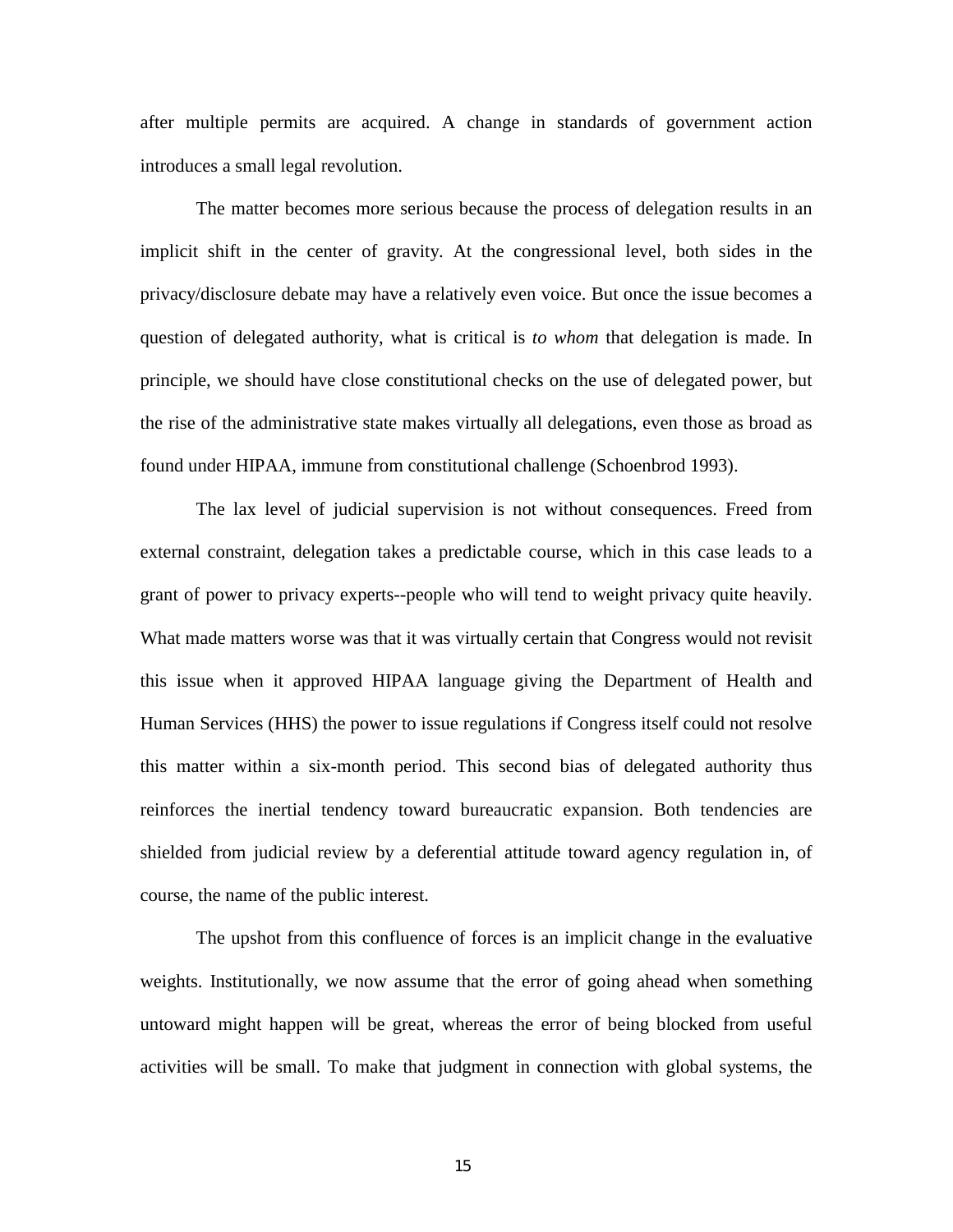minimum condition is a succession of widespread failures. But with HIPAA we have seen no such explosion of improper disclosures of sensitive information, and no systematic unwillingness to deal with the problems that do arise by private organization or even by more limited and focused regulatory responses. It is hard to see a less fertile ground for comprehensive government regulation; yet that is exactly what has happened in the privacy regulations promulgated by HHS under HIPAA.

The dangers are evident when we look at the way in which HHS proceeded to act. It did not take an incremental view of the entire problem and decide to regulate where the dangers were greatest. Far from acting incrementally, it opted from the start for the most comprehensive system of regulation to solve a wide number of problems without any evidence of systematic and sustained abuse. It also acted before it understood the interactive effects between its regulations and thousands of other regulations that are elsewhere on the books, or which could be added in short order with the expansion of other programs. To make matters worse, the regulations introduce unintended glitches, which in turn need to be corrected. They also raise countless borderline questions of classification, which increase the costs of monitoring and updating the system. Yet the overall costs are just taken as part of doing business, not as an impediment on how business is done. Ironically, when these failures and omissions become known, they may only be a spur for new, more, and better regulation -- when what may well be needed is a relaxation and reduction of the entire effort that no bureaucracy can accept.

One sign of this progression is the way in which the HHS regulations seek to expand HIPAA's sphere of influence. The original mandate under HIPAA covered some but not all provider operations. What the regulators have managed to do is to stipulate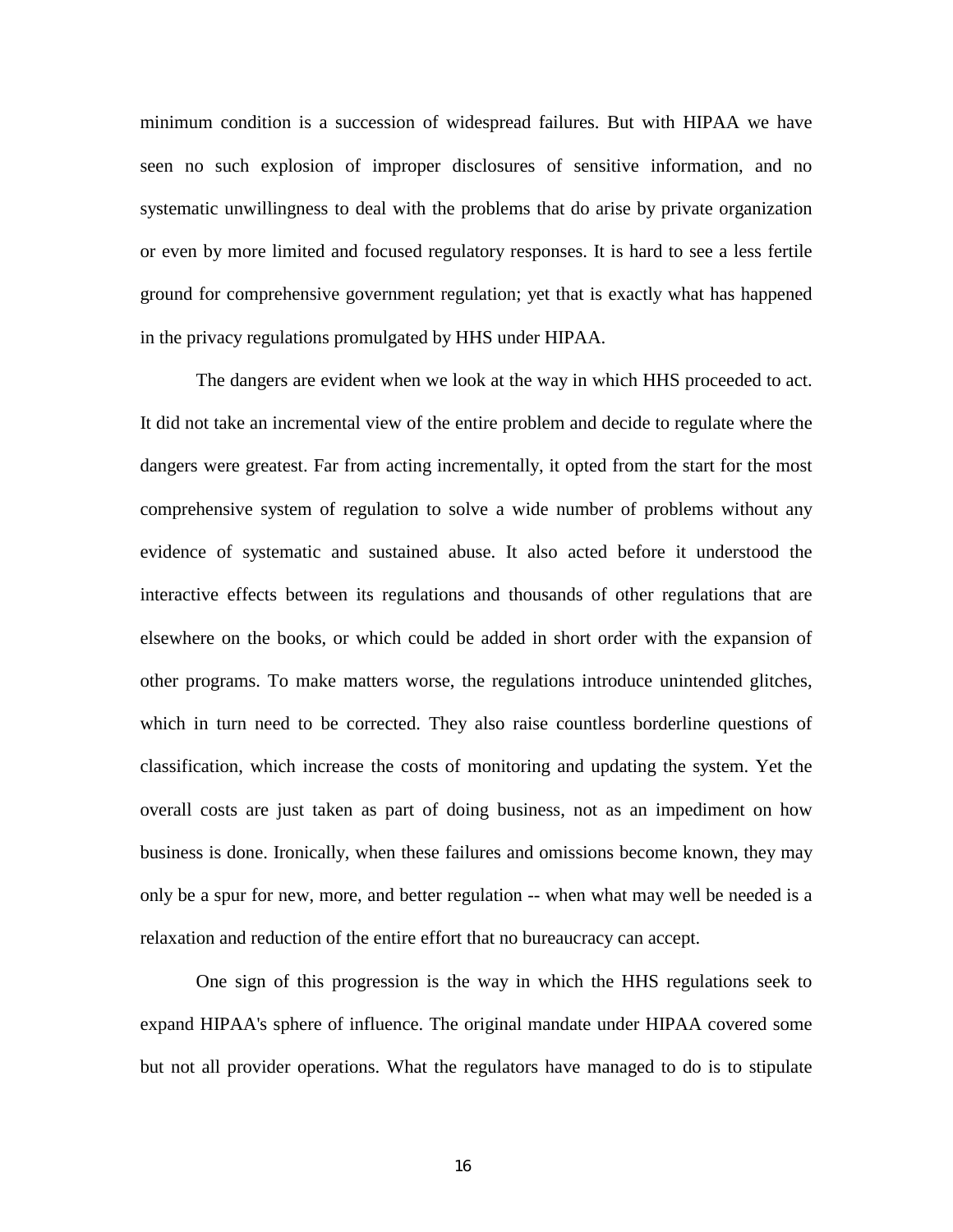that any covered entity that provides medical records to a person or firm (known as "business partners") who does not fall under the HIPAA umbrella must require by contract that provider to observe all the HIPAA requirements.4 So mandatory contracts become the weapon of choice to expand government power, when in fact there has been no clear delegation of authority. The point here is not that it is clear that these parties should not be part and parcel of the overall system. But if they are so covered, we should hope for two things: clearer authorization and a strong sense that these business partners have failed in their operations in ways that justify what is done. But here again we see the consequences of a system that sets a presumption in favor of legislation and not in favor of limited government.

These institutional arrangements might not matter if the substantive program of HIPAA were sound. But even on this point, I think that its overweighing of privacy tends to lead its regulators to downgrade the interests on the other side. The substantive risks of HIPAA are best encapsulated in its basic suspicion shown toward disclosure. The operative regulatory phrase is that covered entities are required to make "all reasonable efforts" not to use or disclose more than the minimum amount of protected health information necessary to accomplish the intended purpose of the use or disclosure5 (Moses 2000: 545). The logic of this section is in a sense inexorable. The basic statute has decided that the disclosure is a presumptive wrong, and not a routine incident of business within the health care system. It therefore follows that disclosure has to be justified. That in turn means that we want as little of it as is necessary rather than as much

<sup>445</sup> CFR § 164.504.

<sup>545</sup> CFR § 164.506(b)(1); 64 Fed. Reg. at 60054.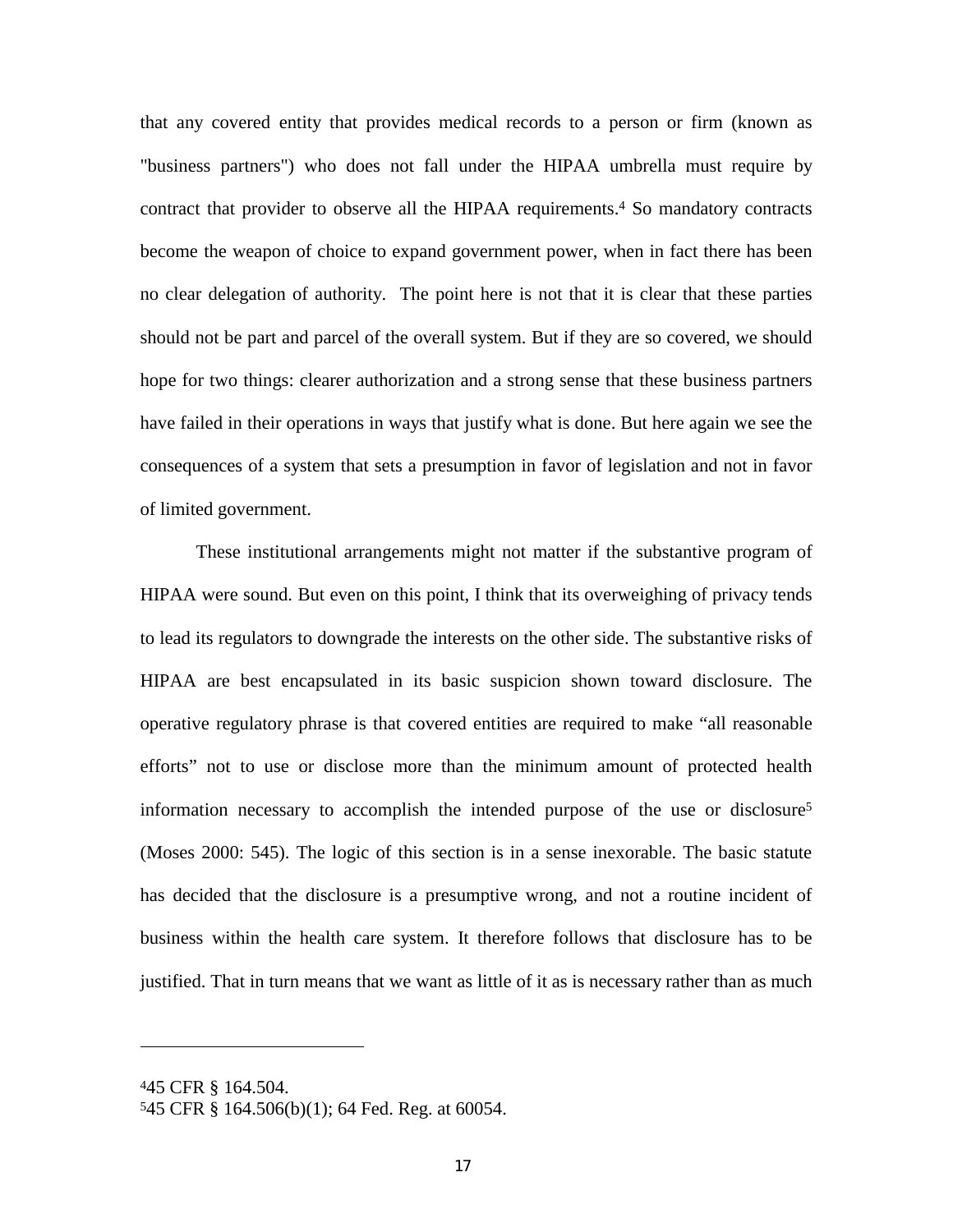as might otherwise be generated in ordinary business. We cannot of course demand of anyone that they make no errors, so the law requires of them that they make "all reasonable efforts" to minimize the disclosure, even though it is common knowledge that this kind of language invites endless disagreements by making questions of degree the centerpiece of the basic statute. We therefore impose a tough standard designed to influence the choices made under conditions of uncertainty.

How does this all work? I do not know what that answer is, so I shall speculate by taking a very simple case. Say somebody who has medical records on file at a hospital in Illinois is involved in an automobile accident in Ohio. Which medical records does the Illinois hospital send to Ohio? If that someone is me, I have no doubt about the correct operating procedure: send the whole file fast. I don't want anything to be left out, because I don't know what the physicians in Ohio will regard as relevant. But once HIPAA is in place, there is a serious question of whether that simple judgment could survive in the new environment. Suppose, just suppose someone in Illinois thought, "Well, this Epstein fellow only broke his arm, so we'll send only the arm-related information." That sorting could take an hour to figure out, which increases the risk of death or serious injury. The mere fact of making a decision is so prejudicial that it is better that the whole enterprise be abandoned than conducted, even if the latter is done eventually under the *right* standard of relevance, calibrated to the case of medical emergency. Nor would I, or anyone else, who was injured by the delay take comfort because the mistake was made in furtherance of a law that was intended to protect my interest, and by a government or private official who acted in accord with the highest professional standards. The old tort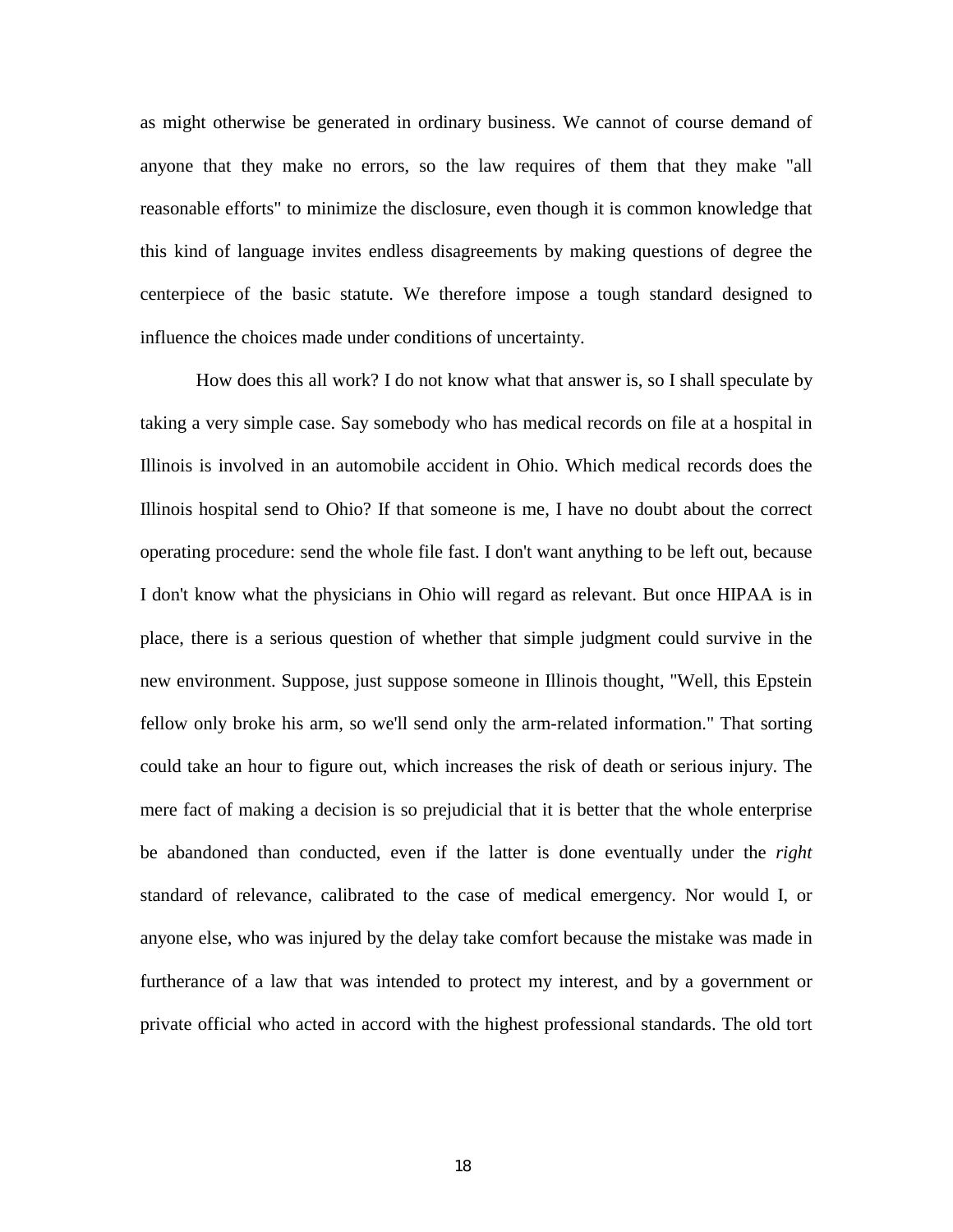maxim was that good motives do not excuse bad consequences. That same maxim should apply in the regulatory arena.

The risks here, however, are not confined to delay. They also extend to any conscientious effort to make sense of the minimum disclosure standard. To revert to my simple example, suppose that I am taking a leg medicine, which means that if you give me a certain arm medicine, you're going to harm or kill me. Do not fight the hypothetical on its facts. It is simply designed to point out the importance of drug and other forms of interactions, all of which can arise in protean and improbable ways.

In this case, how do we know *in advance* what interactions are relevant, and hence what information is relevant to the treating physicians? No one can give a satisfactory answer to that question. On that score, I have no hesitations about rejecting the relevancy test altogether. I would rather trust the physician on the spot to look at the entire medical record and figure out what potential interactions to guard against than to have somebody, no matter how able, try to decide at the point of possible release to limit the sending of information on grounds of relevance. I would hate to go into the operating room only to learn that the information thus far supplied was only relevant to the condition that was initially suspected, but not that which was ultimately diagnosed, so that an urgent update was necessary -- subject, perhaps, to the same mischievous ex ante relevancy constraints. Again, time does not only translate into money. It also influences the odds of survival.

In light of what has been said, anyone who runs the error calculations will quickly lurch to the optimal solution: The emergency room doctor gets whatever information is available, but he may use it only for restricted uses related to my well-being. He cannot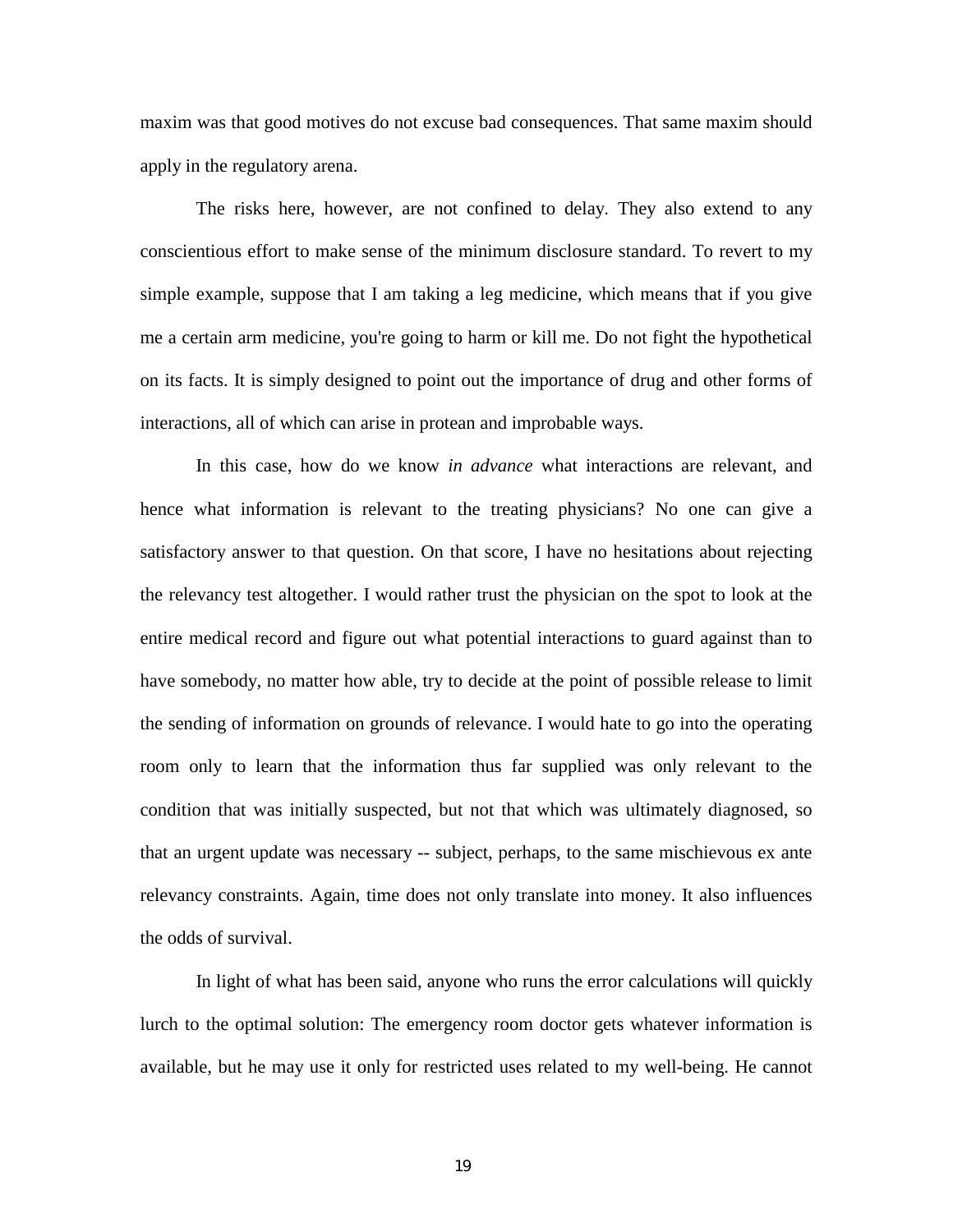turn around and sell my records to a soap vendor or drug company the next day. That's exactly how business was done before HIPAA. Nobody in business sought to impose a "minimum necessary disclosure" requirement then, precisely because full information is likely to minimize errors in decisions made under conditions of uncertainty. It makes no sense to invest in rules that spend time and effort to shrink the flow of information. Nor are these calculations wrong for routine health care. Perhaps some information will not be requested, but I can see no reason for using external standards grounded on privacy issues to prevent the transfer of any information that the treating physician requests, absent some very strong reason for doing so.

## The Role of Consent

We can draw some sobering lessons about the processes of government. In the largest sense, these regulations are about the role of consent in the organization of economic and social affairs. At first blush, it looks as though HIPAA is a vindication of the importance of consent. But on a closer look, the entire system seems more Orwellian than libertarian. In this case, the constant mantra of consent functions as a tool to disguise public coercion. The key strategy: all individuals are required to give consent, not comprehensively, but for each separate transaction. What the regulations do is create a system in which each of us is required to exercise, repeatedly and against our own will, this "right" to permit others to use information about us. The loss of freedom in this context comes from our inability to waive the protections of the Act with a single Internet message that says, "Doc, use whatever records you want in the way that you think best, in accordance with the common practice of your institution."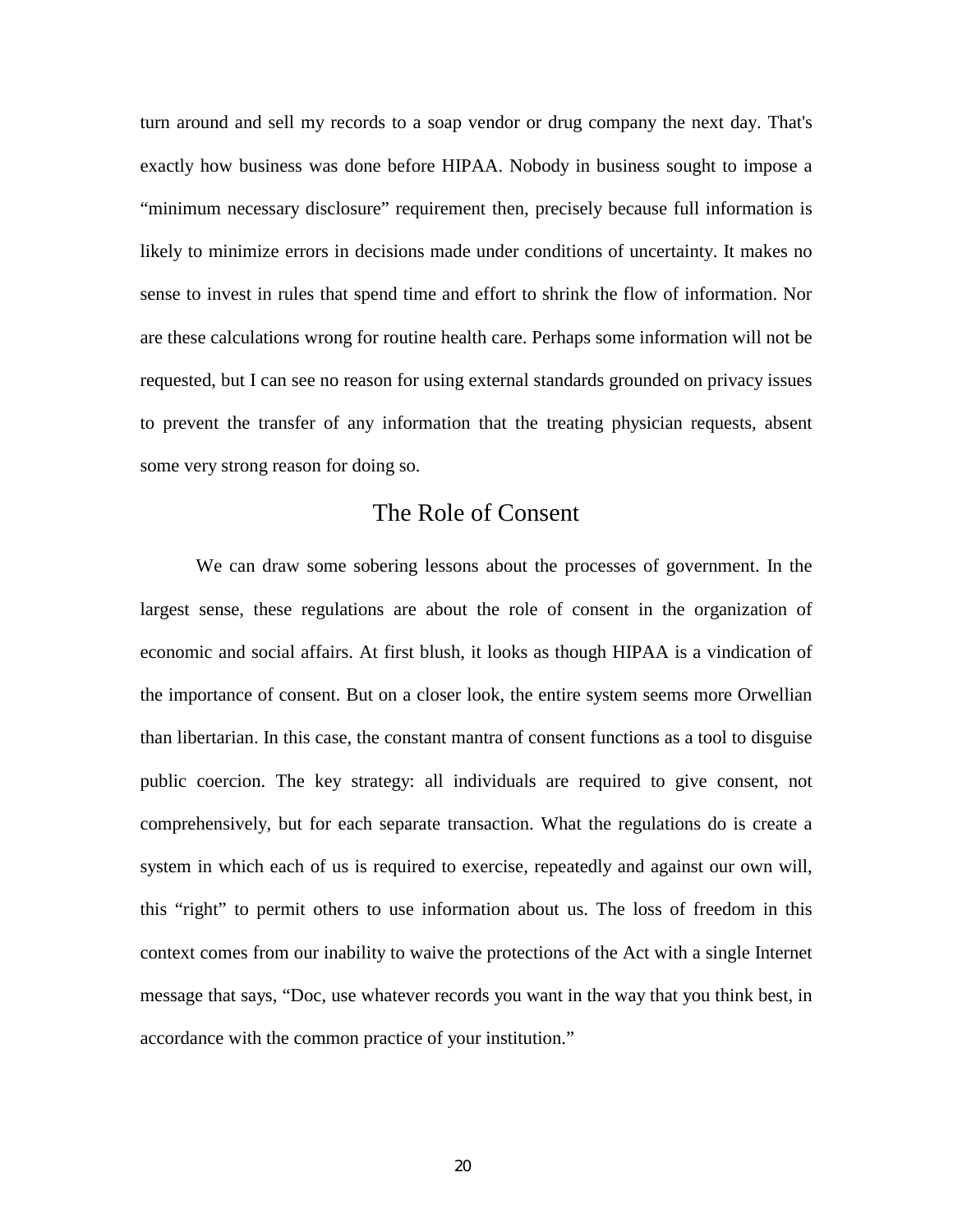The point gains additional force because it shows the importance of default provisions in organizing the legal system. Most commonly when lawyers speak about default provisions in the law of contract, they mean that set of terms that will fill the gaps in the event that the parties have not spoken to the issue at hand. One theory of the default rule is that "penalty defaults" are appropriate in order to force the more powerful party to a transaction to obtain the explicit consent of his trading party in order to secure the terms of his choice (Ayres and Gertner 1989). This penalty default approach works in opposition to the view that sets default terms in line with common practice, so as to minimize the need and the costs of contracting out.

As a general matter, I think that we should distrust the penalty default theory. Its basic assumption is that individuals who seek to contract out of firm disclaimers of liability reveal information that allows a (price discriminating) monopolist to charger higher rates to those people who reveal a greater need for the firm's goods and services. But there is little if any evidence that large firms ever rely on these default provisions. If only to secure uniformity across different states, they take exquisite care in drafting, in bold type no less, limitations on consequential damages to protect themselves against unwanted liability. The penalty default approach therefore requires parties in a huge number of cases to contract out of a default rule that nobody wants in the first place.

All the work on default provisions under the Gramm-Leach-Bliley Financial Services Modernization Act of 1999 shows a high level of consumer indifference to privacy protections when they are asked to contract *into* privacy protection. As Fred Cate reports, most people "click through" privacy warnings or throw away written advisories (Cate 2002). But those types of statutes lack the punch of HIPAA, which requires

21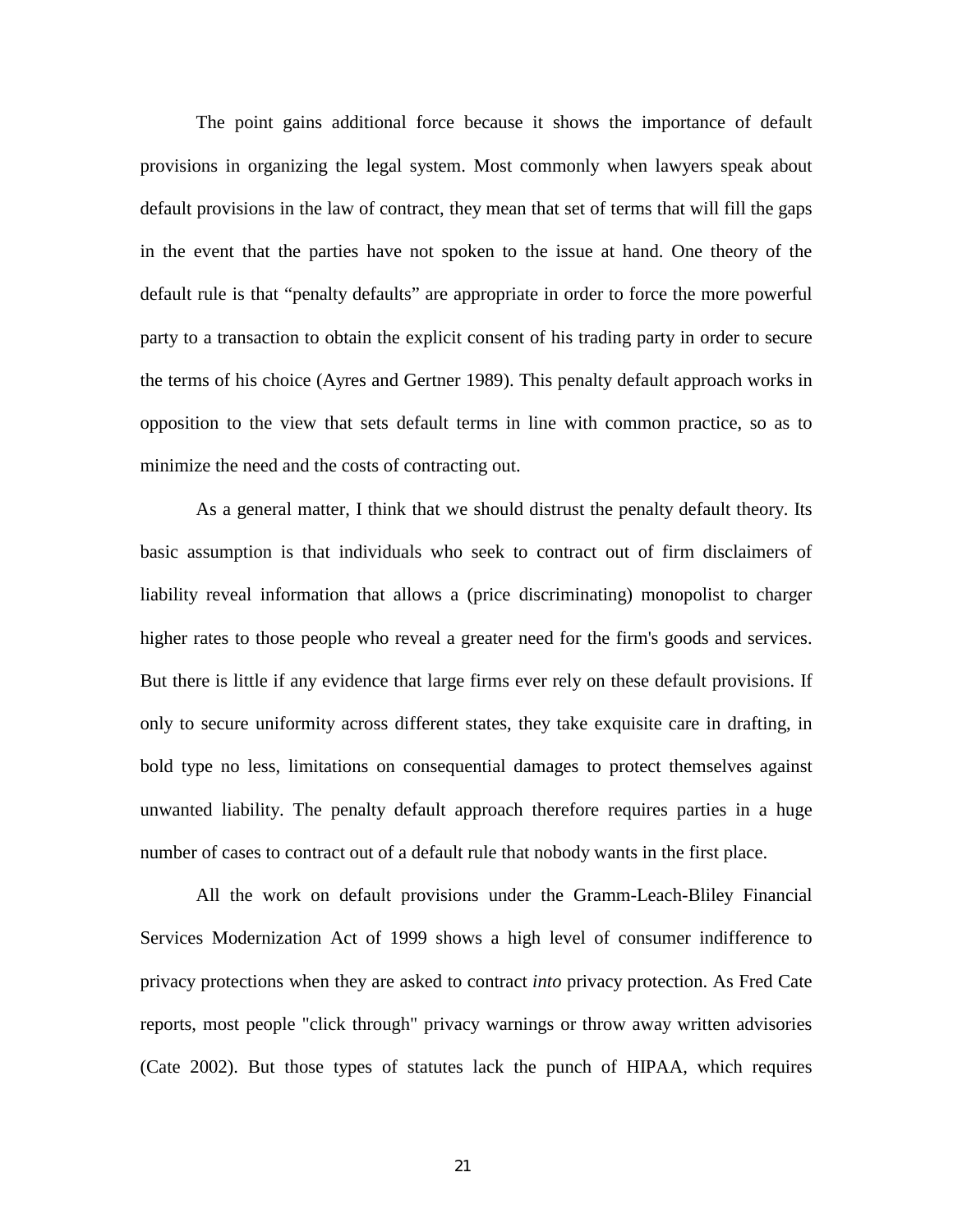affirmative action to waive the protections that are so afforded, which turns out to be an enormous undertaking for no purpose when medical records are often used constantly, such that individual medical records could be used about 400 times (I cannot verify this number, obviously) in the course of a single hospital stay. The clear implications is that the entire system could easily strangle under the efforts to right itself under a default provision that seems calculated to disrupt routine practices and in consequence to undermine the basic principle of freedom of contract.

# Conclusion

Putting all the pieces together, what is going on here? The single largest and most ambitious power grab in the history of American health care was the proposed Clinton Health Security Act, which failed in 1994. Essentially, that bill was an effort to create a massive regulatory apparatus to control, either directly or indirectly, the provision of all private forms of health care. After it failed, HIPAA continued the search for government control by the salami tactic: take control over the industry one slice at a time. In this context, one move to disarm the opposition is to announce that government insists on various sorts of restrictions to protect against pervasive market failures in the private sector. Once those regulations are imposed, of course, the private health system will not be able to respond to the challenges it faces without incurring additional costs for few if any benefits. The upshot is that the health system will creak even further than it does today. That further decline will in turn be invoked as a reason justify further forms of regulation, so that by the time we are done, this hodge-podge system of market-cumregulation will be deemed unworkable. At that time, the failure of private markets will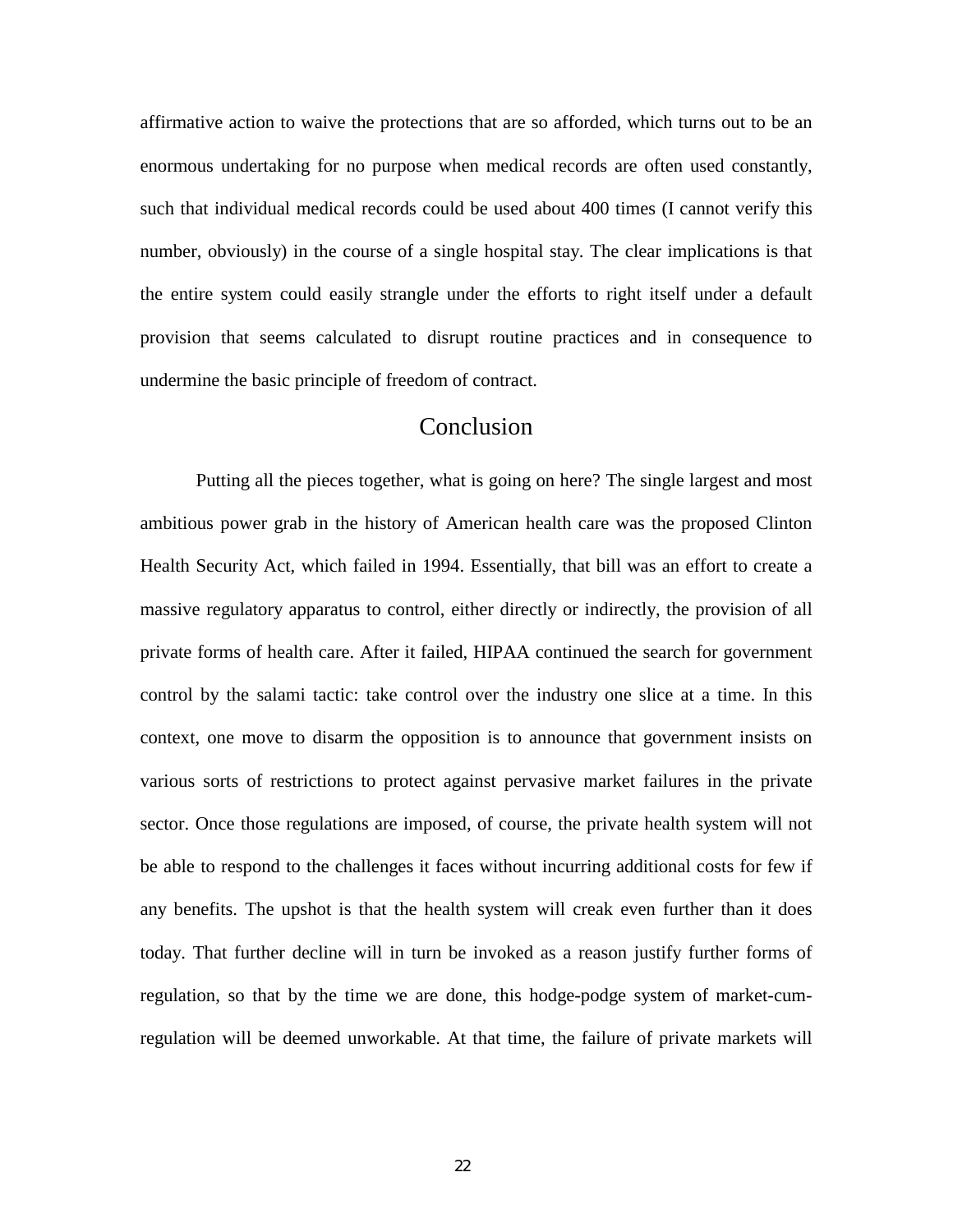lead sober commentators to conclude that the only sensible solution is in fact single-payer nationalized medicine.

In an odd sense this issue relates back to the larger topic of takings on which I have written far too much already (Epstein 1985). But the usual understanding of property rights is that ownership gives you the rights to the exclusive possession, use, and disposition of property. The modern version of regulation treats it as consistent with the private ownership of property, which it is to the extent that it protects the like rights of others, as through a law of nuisance. But there can be no general position that the "regulation" of property falls into one category while the "taking" of property falls into another. The upshot is, rightly understood, that any limitation on ownership that goes beyond what is required under the nuisance law counts as a partial taking of property, which in this case cannot be justified by any legitimate public purpose.

It is therefore important in political terms to understand that the salami image is quite exact: all the rights of ownership are of equal dignity, and the government will disrupt the system if and when it takes any fraction of them. In political terms this means that regulation is partial confiscation that then paves the way for the ultimate takeover through nationalization of the system. The threat here is real, and only by being alert to the danger will people be in a position to resist further encroachments on individual liberty through misguided and excessive forms of privacy regulation.

Unfortunately, the current legal situation takes a rather different view of the subject. Even though the provision of medical care is something that could easily be organized by contract (operating under an intelligent set of default rules), the categorization of government regulation under the current set of constitutional norms is

23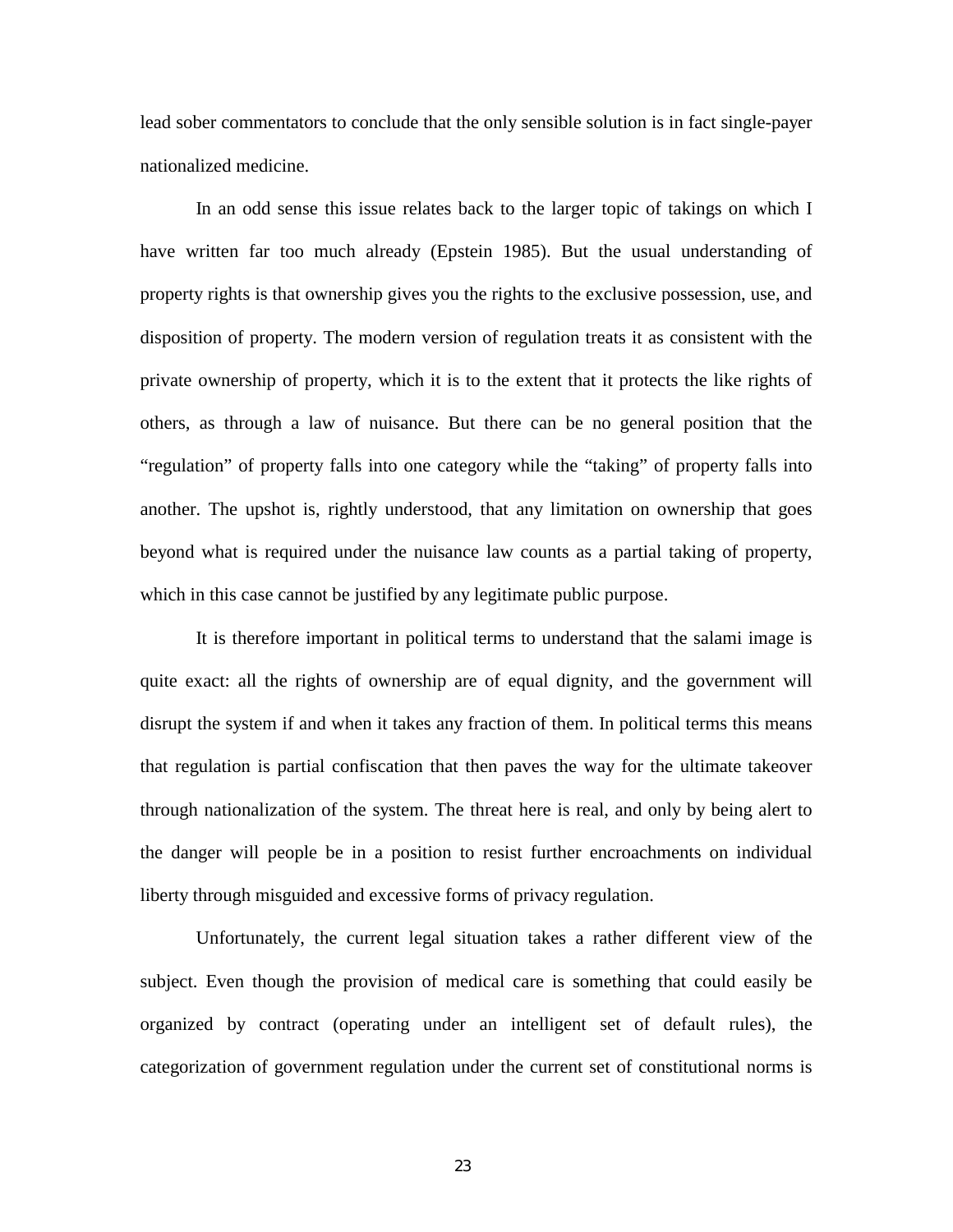quite different. The usual definition of the police power is that power inherent in the sovereign that is exercised to protect the "safety, health, and morals" of the public at large. No one doubts that any organized society must recognize such a right. State power is needed to curb common criminals and to prevent ordinary nuisances. But it hardly follows from the simple fact that certain contracts are about health issues that the government then can disrupt their operation when they pose no threat to the interests of third parties. Yet the current system of judicial deference is so strong that all attempts to review health care legislation with a view toward protecting property and contract rights have failed. Hence my sense is that any challenge to the current set of bloated HIPAA regulations will fail. At this stage in our constitutional history, political and intellectual actions are the only source of effective resistance to further government encroachments on individual liberties in the health care arena.

Yet how does this political situation shake out? I think that it is hard to say what will happen. At one level there will be some sympathy for the drafters at HHS. The problem is known to be difficult and no one can accuse them of acting with malice, no matter how excessive their entanglements. So the hard question is whether the manifest inconveniences of the regulation will lead to some kind of public backlash. That can surely happen. Thus one account of the situation in Maine indicated just how quick the public response could be (Scott 2000: 494-495). Apparently, the Maine statute made it impossible for family and friends to receive information about a patient's health status over the telephone. Florists could not deliver flowers without special authorization. Priests were denied access to dying patients. Newspapers could not report on accident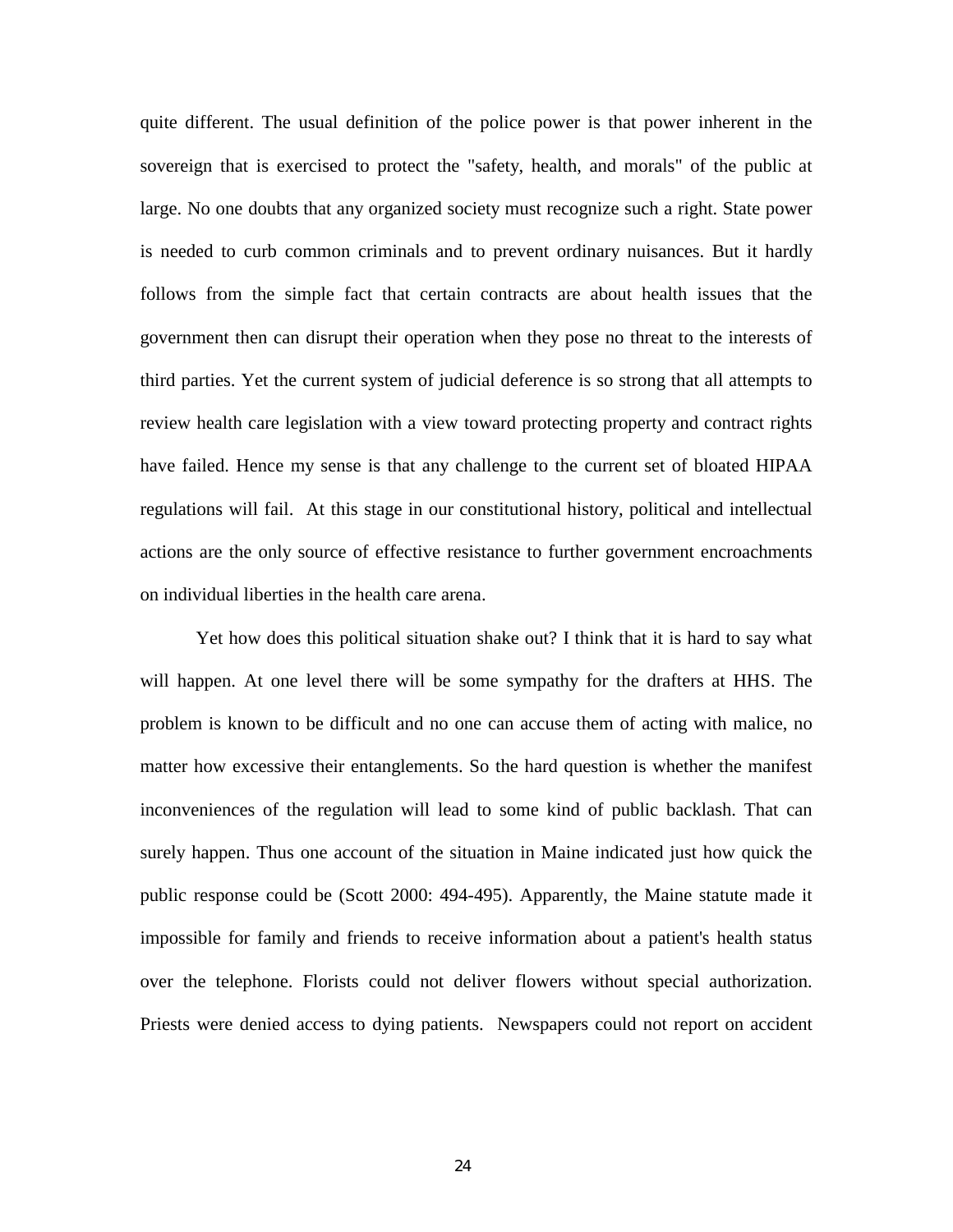victims. Within two weeks, that statute was repealed and one less severe (but not necessarily ideal) was put in its place.

 The point has near-Marxist overtones. Marx emphasized that strong socialists did not want capitalism to fail by half measures. Rather they hoped for its complete collapse and therefore took the position that they should do nothing to improve the short-term condition of the workers. That, indeed, is one of the ironies that opponents of government regulation face in their own way with respect to this statute. If HIPAA turns out to be a true and genuine catastrophe so that every right-minded citizen from left or right across the political spectrum says, "We can't live with this," it will get repealed. But if it proceeds to stumble along in more modest steps, then it could become a permanent impediment on the operation of the health care system and yet another wedge towards its ultimate nationalization. The stakes are high, and the road uncertain, which is business as usual in political affairs.

# **References**

- Ayres, I. and Gertner, R. (1989) " Filling Gaps in Incomplete Contracts: An Economic Theory of Default Rules." *Yale Law Journal* 99: 87.
- California HealthCare Foundation (1999) "Americans Worry About the Privacy of Their Computerized Medical Records" Press Release, January 28, available at http://www.chcf.org/press/view.cfm?itemID=362).

Cate, F. H. (2002) "Principles for Protecting Privacy." *Cato Journal* 23: . Epstein, R. A. (1985) *Takings: Private Property and the Power of Eminent Domain*. Cambridge, Mass.: Harvard University Press.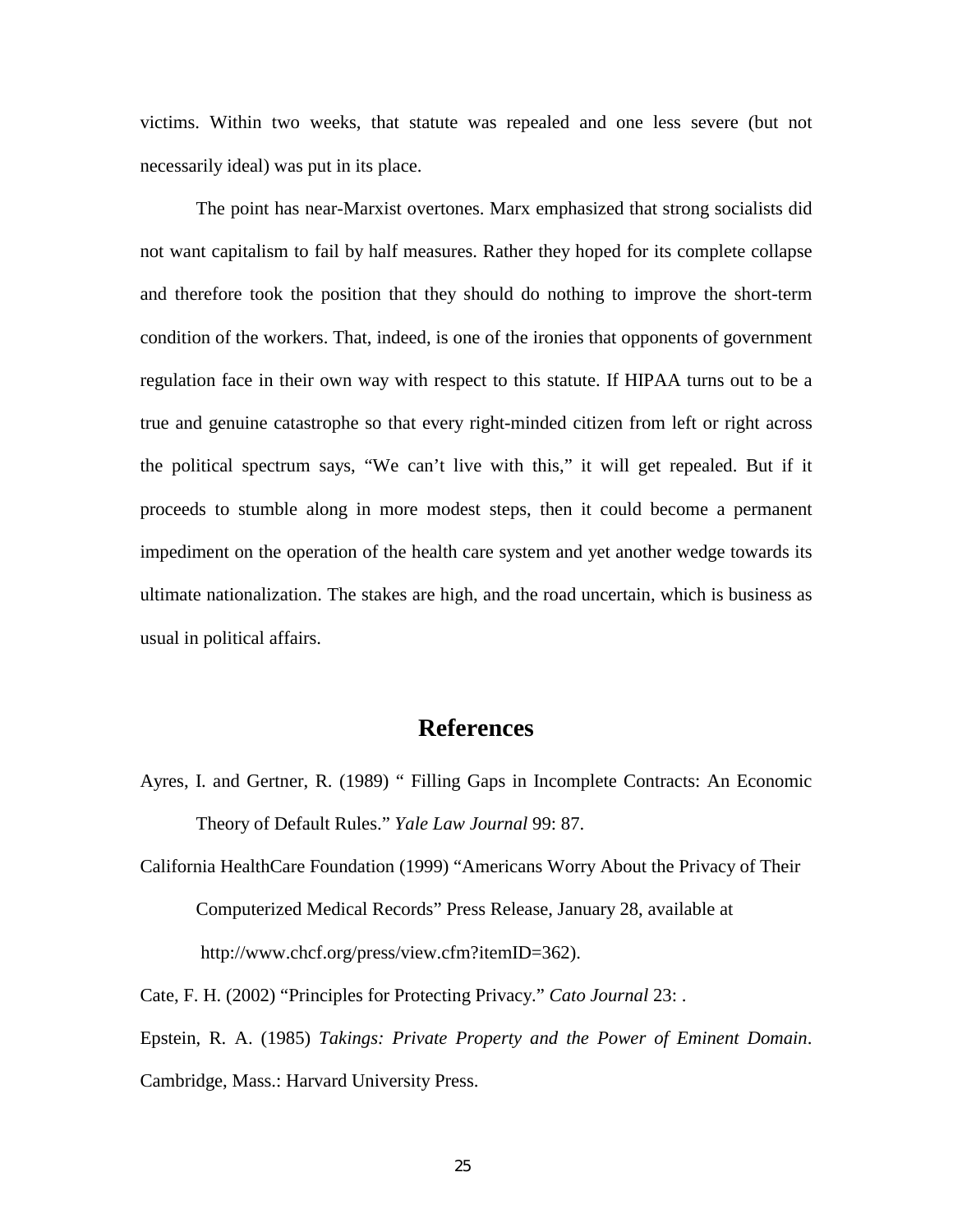- Epstein, R. A. (1995) "The Permit Power Meets the Constitution." *Iowa Law Review* 81: 407.
- Epstein, R.A. (2002) Let "The Fundamental Things Apply": Necessary and Contingent Truths in Legal Scholarship, Harvard Law Review 115: 1288
- Liesegang, T. J. (1999) "Potential Effect of Authorization Bias on Medical Record Research." *American Journal of Ophthalmology* 128: 129.
- Marshall, Edith. (2002) "Unintended Negative Effects: Pitfalls of Implementing the HIPAA Privacy Rule in the Real World." *Cato Journal* 23: .
- Moses, R. J. (2000) "Privacy Actions and HIPAA: Using The Health Insurance Portability Accountability Act to Protect Patient Privacy." Practising Law Institution (PLI Order NO B0-00RFW) (November).
- Pelton, T. (2001) "Experts fault study review at Hopkins Oversight system 'grossly inadequate' to ensure safety; Volunteers may feel coerced; But panel lauds effort to remedy flaws after asthma study death ." *Baltimore Sun*, A1 (30 August).
- Scott, C. (2000) "Is Too Much Privacy Bad For Your Health? An Introduction to the Law, Ethics, and HIPAA Rule on Medical Privacy." *Georgia State Law Review* 17: 481.
- Sovern, M. I. (1966) *Legal Restraints on Racial Discrimination in Employment*. New York: Twentieth Century Fund.
- Schoenbrod, D. (1993) *Power Without Responsibility: How Congress Abuses the People Through Delegation*. New Haven, Conn.: Yale University Press.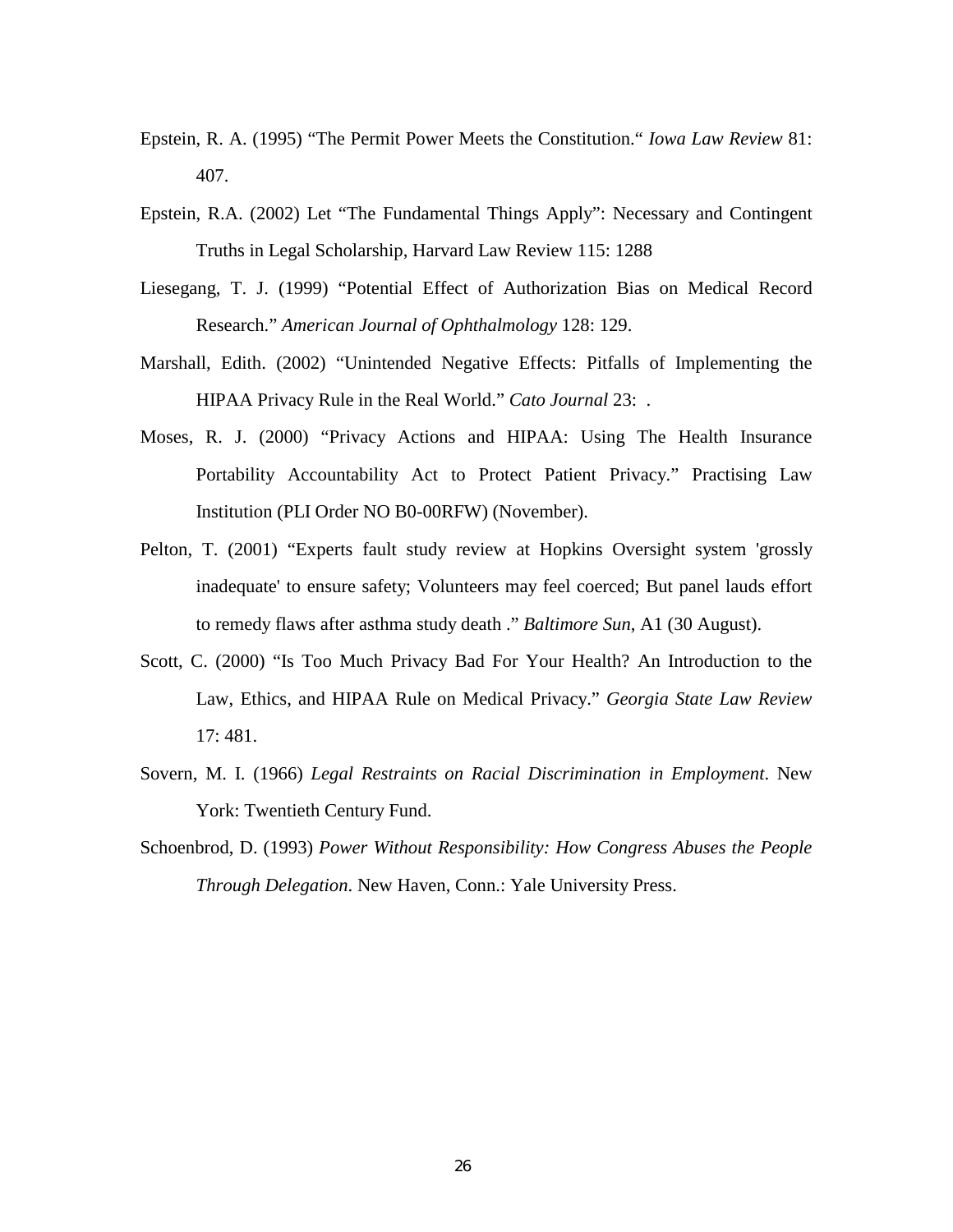Readers with comments should address them to:

Professor Richard A. Epstein University of Chicago Law School 1111 East 60th Street Chicago, IL 60637 repstein@midway.uchicago.edu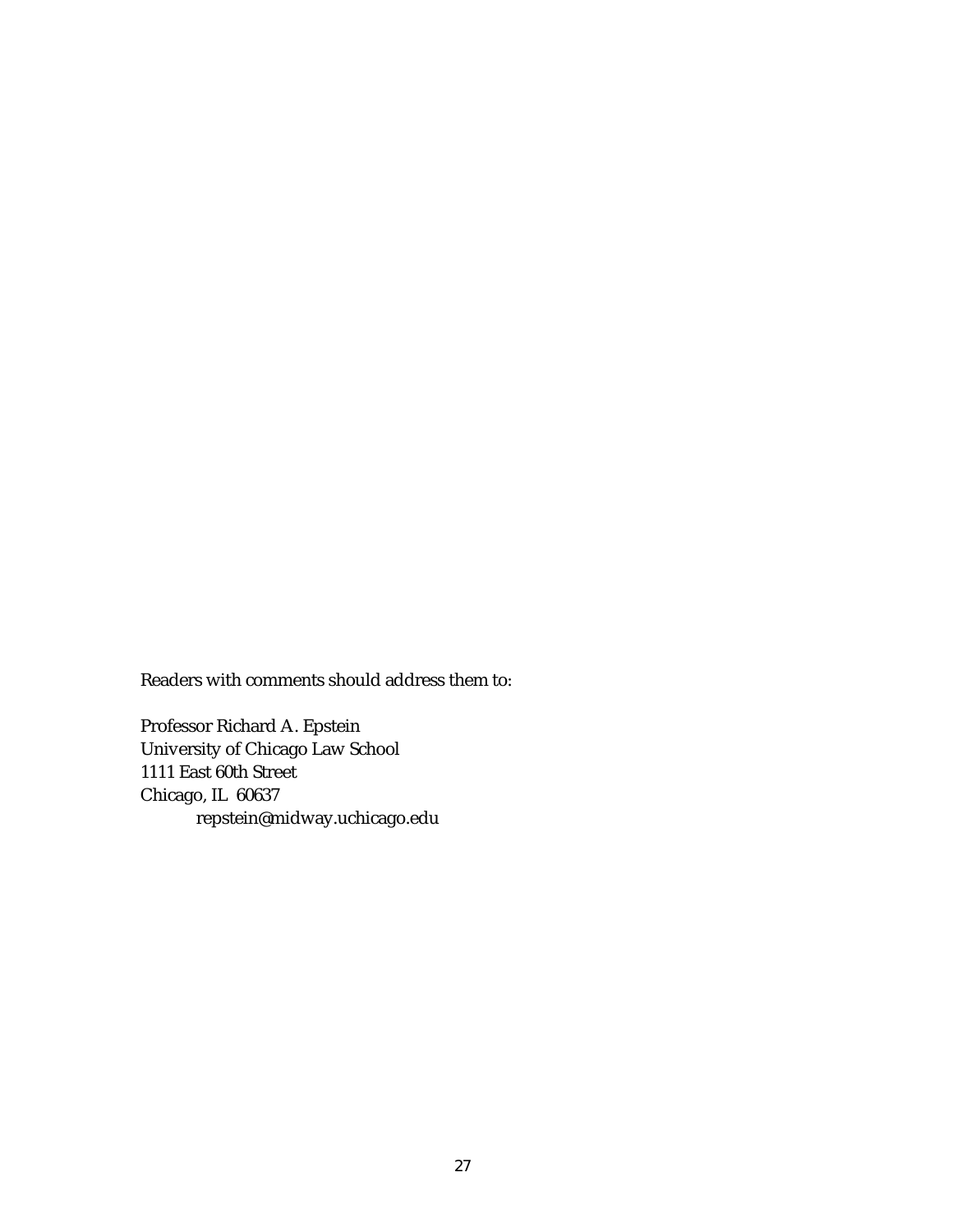# Chicago Working Papers in Law and Economics (Second Series)

- 1. William M. Landes, Copyright Protection of Letters, Diaries and Other Unpublished Works: An Economic Approach (July 1991).
- 2. Richard A. Epstein, The Path to *The T. J. Hooper*: The Theory and History of Custom in the Law of Tort (August 1991).
- 3. Cass R. Sunstein, On Property and Constitutionalism (September 1991).
- 4. Richard A. Posner, Blackmail, Privacy, and Freedom of Contract (February 1992).
- 5. Randal C. Picker, Security Interests, Misbehavior, and Common Pools (February 1992).
- 6. Tomas J. Philipson & Richard A. Posner, Optimal Regulation of AIDS (April 1992).
- 7. Douglas G. Baird, Revisiting Auctions in Chapter 11 (April 1992).
- 8. William M. Landes, Sequential versus Unitary Trials: An Economic Analysis (July 1992).
- 9. William M. Landes & Richard A. Posner, The Influence of Economics on Law: A Quantitative Study (August 1992).
- 10. Alan O. Sykes, The Welfare Economics of Immigration Law: A Theoretical Survey With An Analysis of U.S. Policy (September 1992).
- 11. Douglas G. Baird, 1992 Katz Lecture: Reconstructing Contracts (November 1992).
- 12. Gary S. Becker, The Economic Way of Looking at Life (January 1993).
- 13. J. Mark Ramseyer, Credibly Committing to Efficiency Wages: Cotton Spinning Cartels in Imperial Japan (March 1993).
- 14. Cass R. Sunstein, Endogenous Preferences, Environmental Law (April 1993).
- 15. Richard A. Posner, What Do Judges and Justices Maximize? (The Same Thing Everyone Else Does) (April 1993).
- 16. Lucian Arye Bebchuk and Randal C. Picker, Bankruptcy Rules, Managerial Entrenchment, and Firm-Specific Human Capital (August 1993).
- 17. J. Mark Ramseyer, Explicit Reasons for Implicit Contracts: The Legal Logic to the Japanese Main Bank System (August 1993).
- 18. William M. Landes and Richard A. Posner, The Economics of Anticipatory Adjudication (September 1993).
- 19. Kenneth W. Dam, The Economic Underpinnings of Patent Law (September 1993).
- 20. Alan O. Sykes, An Introduction to Regression Analysis (October 1993).
- 21. Richard A. Epstein, The Ubiquity of the Benefit Principle (March 1994).
- 22. Randal C. Picker, An Introduction to Game Theory and the Law (June 1994).
- 23. William M. Landes, Counterclaims: An Economic Analysis (June 1994).
- 24. J. Mark Ramseyer, The Market for Children: Evidence from Early Modern Japan (August 1994).
- 25. Robert H. Gertner and Geoffrey P. Miller, Settlement Escrows (August 1994).
- 26. Kenneth W. Dam, Some Economic Considerations in the Intellectual Property Protection of Software (August 1994).
- 27. Cass R. Sunstein, Rules and Rulelessness, (October 1994).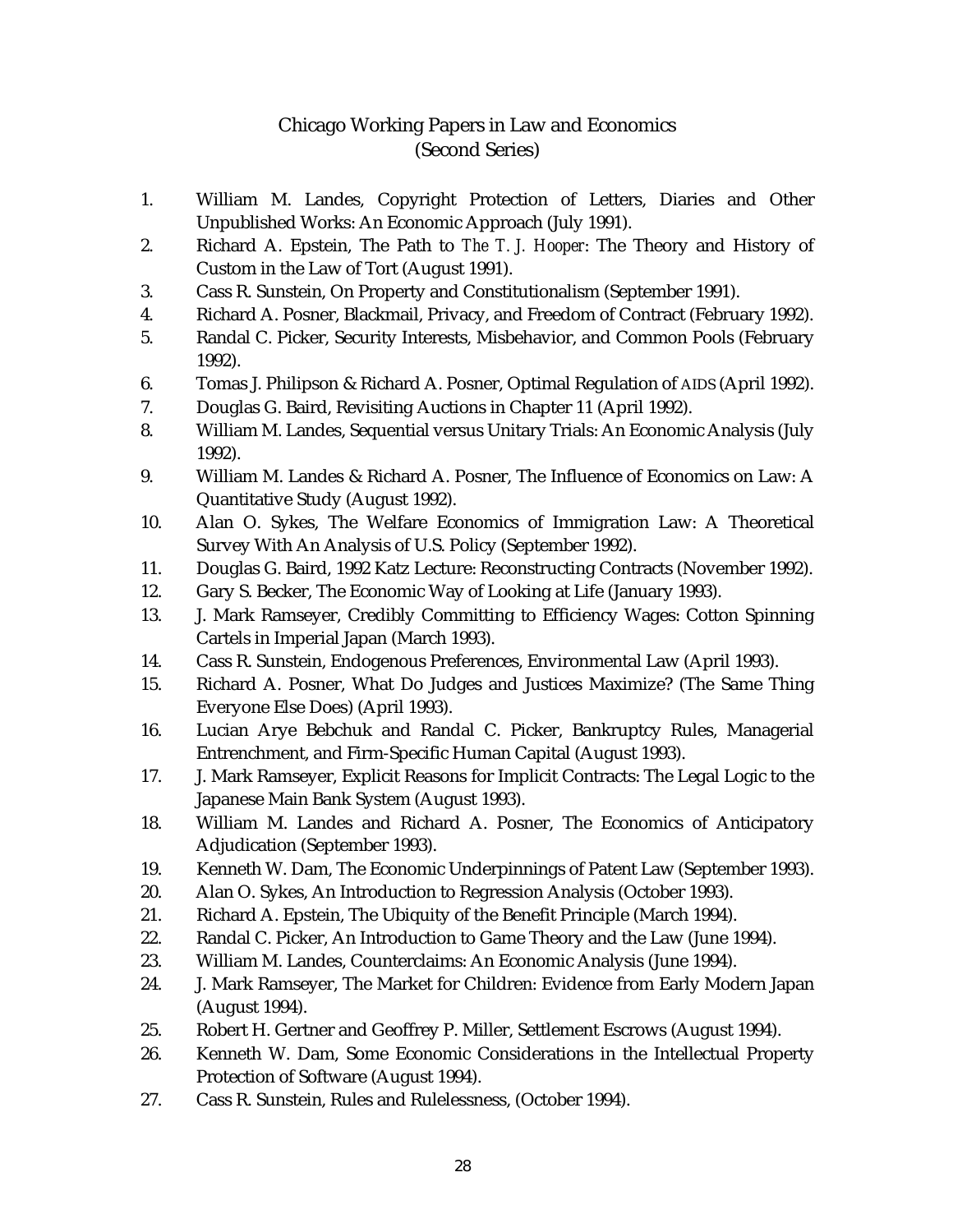- 28. David Friedman, More Justice for Less Money: A Step Beyond *Cimino* (December 1994).
- 29. Daniel Shaviro, Budget Deficits and the Intergenerational Distribution of Lifetime Consumption (January 1995).
- 30. Douglas G. Baird, The Law and Economics of Contract Damages (February 1995).
- 31. Daniel Kessler, Thomas Meites, and Geoffrey P. Miller, Explaining Deviations from the Fifty Percent Rule: A Multimodal Approach to the Selection of Cases for Litigation (March 1995).
- 32. Geoffrey P. Miller, Das Kapital: Solvency Regulation of the American Business Enterprise (April 1995).
- 33. Richard Craswell, Freedom of Contract (August 1995).
- 34. J. Mark Ramseyer, Public Choice (November 1995).
- 35. Kenneth W. Dam, Intellectual Property in an Age of Software and Biotechnology (November 1995).
- 36. Cass R. Sunstein, Social Norms and Social Roles (January 1996).
- 37. J. Mark Ramseyer and Eric B. Rasmusen, Judicial Independence in Civil Law Regimes: Econometrics from Japan (January 1996).
- 38. Richard A. Epstein, Transaction Costs and Property Rights: Or Do Good Fences Make Good Neighbors? (March 1996).
- 39. Cass R. Sunstein, The Cost-Benefit State (May 1996).
- 40. William M. Landes and Richard A. Posner, The Economics of Legal Disputes Over the Ownership of Works of Art and Other Collectibles (July 1996).
- 41. John R. Lott, Jr. and David B. Mustard, Crime, Deterrence, and Right-to-Carry Concealed Handguns (August 1996).
- 42. Cass R. Sunstein, Health-Health Tradeoffs (September 1996).
- 43. G. Baird, The Hidden Virtues of Chapter 11: An Overview of the Law and Economics of Financially Distressed Firms (March 1997).
- 44. Richard A. Posner, Community, Wealth, and Equality (March 1997).
- 45. William M. Landes, The Art of Law and Economics: An Autobiographical Essay (March 1997).
- 46. Cass R. Sunstein, Behavioral Analysis of Law (April 1997).
- 47. John R. Lott, Jr. and Kermit Daniel, Term Limits and Electoral Competitiveness: Evidence from California's State Legislative Races (May 1997).
- 48. Randal C. Picker, Simple Games in a Complex World: A Generative Approach to the Adoption of Norms (June 1997).
- 49. Richard A. Epstein, Contracts Small and Contracts Large: Contract Law through the Lens of Laissez-Faire (August 1997).
- 50. Cass R. Sunstein, Daniel Kahneman, and David Schkade, Assessing Punitive Damages (with Notes on Cognition and Valuation in Law) (December 1997).
- 51. William M. Landes, Lawrence Lessig, and Michael E. Solimine, Judicial Influence: A Citation Analysis of Federal Courts of Appeals Judges (January 1998).
- 52. John R. Lott, Jr., A Simple Explanation for Why Campaign Expenditures are Increasing: The Government is Getting Bigger (February 1998).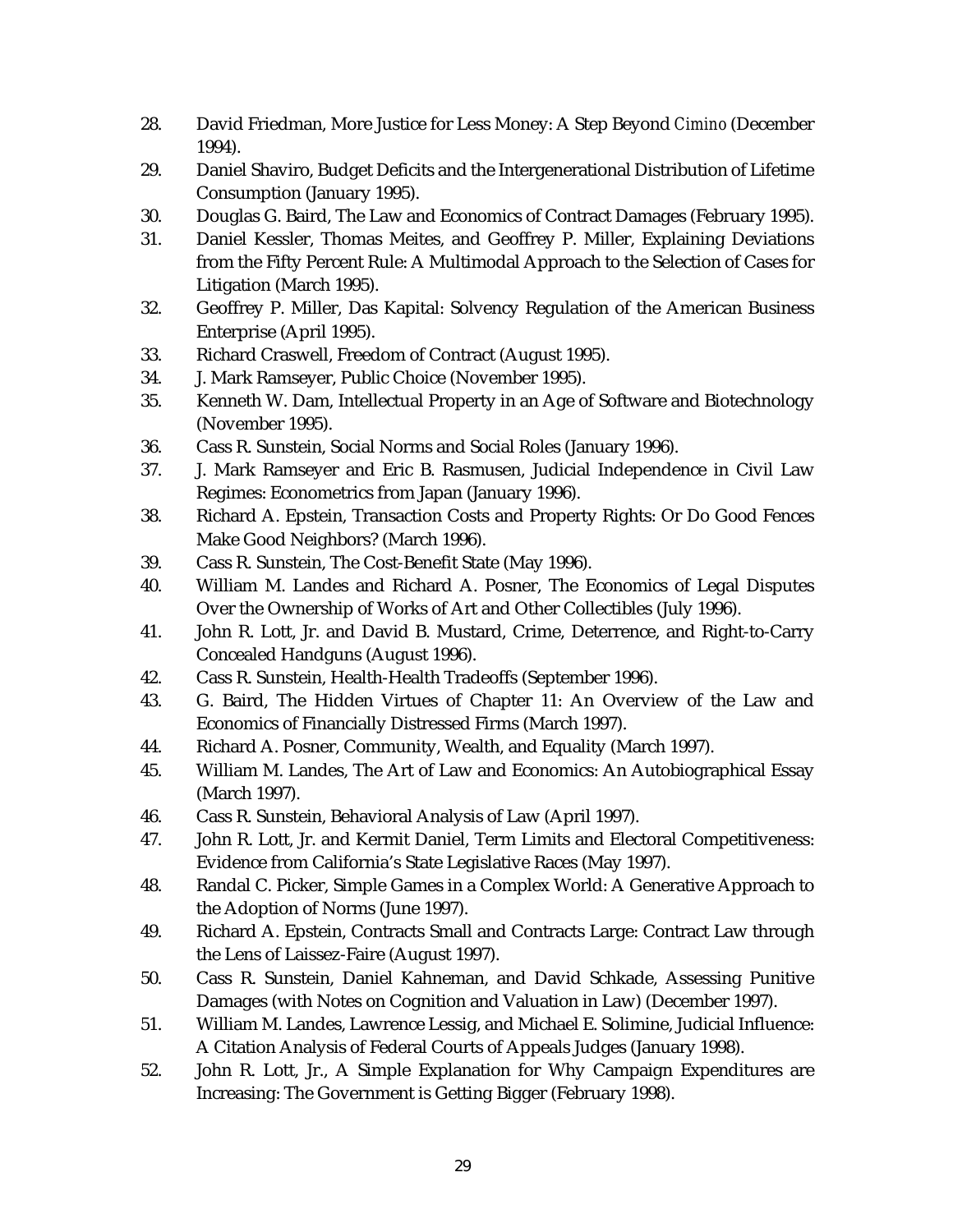- 53. Richard A. Posner, Values and Consequences: An Introduction to Economic Analysis of Law (March 1998).
- 54. Denise DiPasquale and Edward L. Glaeser, Incentives and Social Capital: Are Homeowners Better Citizens? (April 1998).
- 55. Christine Jolls, Cass R. Sunstein, and Richard Thaler, A Behavioral Approach to Law and Economics (May 1998).
- 56. John R. Lott, Jr., Does a Helping Hand Put Others At Risk?: Affirmative Action, Police Departments, and Crime (May 1998).
- 57. Cass R. Sunstein and Edna Ullmann-Margalit, Second-Order Decisions (June 1998).
- 58. Jonathan M. Karpoff and John R. Lott, Jr., Punitive Damages: Their Determinants, Effects on Firm Value, and the Impact of Supreme Court and Congressional Attempts to Limit Awards (July 1998).
- 59. Kenneth W. Dam, Self-Help in the Digital Jungle (August 1998).
- 60. John R. Lott, Jr., How Dramatically Did Women's Suffrage Change the Size and Scope of Government? (September 1998)
- 61. Kevin A. Kordana and Eric A. Posner, A Positive Theory of Chapter 11 (October 1998)
- 62. David A. Weisbach, Line Drawing, Doctrine, and Efficiency in the Tax Law (November 1998)
- 63. Jack L. Goldsmith and Eric A. Posner, A Theory of Customary International Law (November 1998)
- 64. John R. Lott, Jr., Public Schooling, Indoctrination, and Totalitarianism (December 1998)
- 65. Cass R. Sunstein, Private Broadcasters and the Public Interest: Notes Toward A "Third Way" (January 1999)
- 66. Richard A. Posner, An Economic Approach to the Law of Evidence (February 1999)
- 67. Yannis Bakos, Erik Brynjolfsson, Douglas Lichtman, Shared Information Goods (February 1999)
- 68. Kenneth W. Dam, Intellectual Property and the Academic Enterprise (February 1999)
- 69. Gertrud M. Fremling and Richard A. Posner, Status Signaling and the Law, with Particular Application to Sexual Harassment (March 1999)
- 70. Cass R. Sunstein, Must Formalism Be Defended Empirically? (March 1999)
- 71. Jonathan M. Karpoff, John R. Lott, Jr., and Graeme Rankine, Environmental Violations, Legal Penalties, and Reputation Costs (March 1999)
- 72. Matthew D. Adler and Eric A. Posner, Rethinking Cost-Benefit Analysis (April 1999)
- 73. John R. Lott, Jr. and William M. Landes, Multiple Victim Public Shooting, Bombings, and Right-to-Carry Concealed Handgun Laws: Contrasting Private and Public Law Enforcement (April 1999)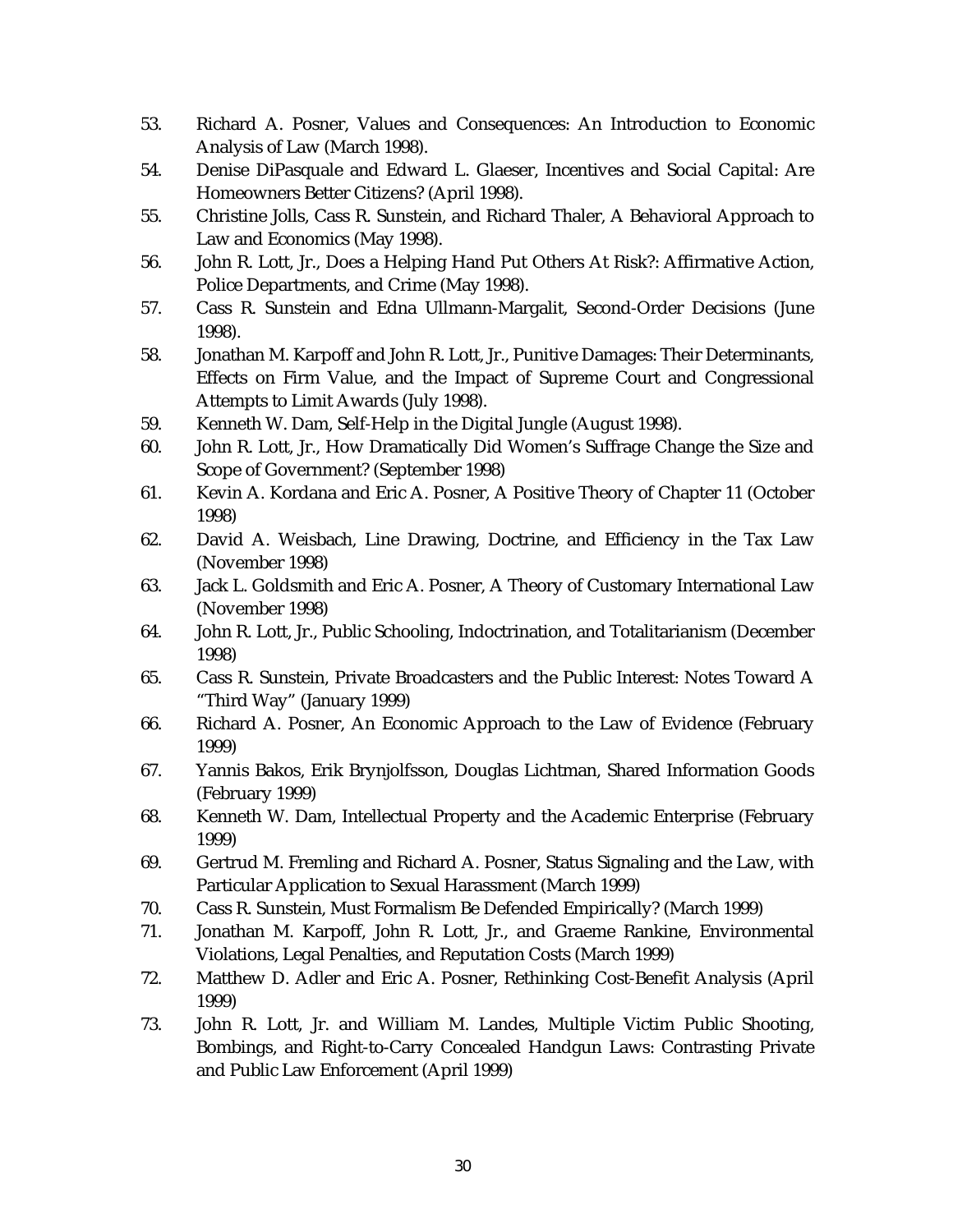- 74. Lisa Bernstein, The Questionable Empirical Basis of Article 2's Incorporation Strategy: A Preliminary Study (May 1999)
- 75. Richard A. Epstein, Deconstructing Privacy: and Putting It Back Together Again (May 1999)
- 76. William M. Landes, Winning the Art Lottery: The Economic Returns to the Ganz Collection (May 1999)
- 77. Cass R. Sunstein, David Schkade, and Daniel Kahneman, Do People Want Optimal Deterrence? (June 1999)
- 78. Tomas J. Philipson and Richard A. Posner, The Long-Run Growth in Obesity as a Function of Technological Change (June 1999)
- 79. David A. Weisbach, Ironing Out the Flat Tax (August 1999)
- 80. Eric A. Posner, A Theory of Contract Law under Conditions of Radical Judicial Error (August 1999)
- 81. David Schkade, Cass R. Sunstein, and Daniel Kahneman, Are Juries Less Erratic than Individuals? Deliberation, Polarization, and Punitive Damages (September 1999)
- 82. Cass R. Sunstein, Nondelegation Canons (September 1999)
- 83. Richard A. Posner, The Theory and Practice of Citations Analysis, with Special Reference to Law and Economics (September 1999)
- 84. Randal C. Picker, Regulating Network Industries: A Look at *Intel* (October 1999)
- 85. Cass R. Sunstein, Cognition and Cost-Benefit Analysis (October 1999)
- 86. Douglas G. Baird and Edward R. Morrison, Optimal Timing and Legal Decisionmaking: The Case of the Liquidation Decision in Bankruptcy (October 1999)
- 87. Gertrud M. Fremling and Richard A. Posner, Market Signaling of Personal Characteristics (November 1999)
- 88. Matthew D. Adler and Eric A. Posner, Implementing Cost-Benefit Analysis When Preferences Are Distorted (November 1999)
- 89. Richard A. Posner, Orwell versus Huxley: Economics, Technology, Privacy, and Satire (November 1999)
- 90. David A. Weisbach, Should the Tax Law Require Current Accrual of Interest on Derivative Financial Instruments? (December 1999)
- 91. Cass R. Sunstein, The Law of Group Polarization (December 1999)
- 92. Eric A. Posner, Agency Models in Law and Economics (January 2000)
- 93. Karen Eggleston, Eric A. Posner, and Richard Zeckhauser, Simplicity and Complexity in Contracts (January 2000)
- 94. Douglas G. Baird and Robert K. Rasmussen, Boyd's Legacy and Blackstone's Ghost (February 2000)
- 95. David Schkade, Cass R. Sunstein, Daniel Kahneman, Deliberating about Dollars: The Severity Shift (February 2000)
- 96. Richard A. Posner and Eric B. Rasmusen, Creating and Enforcing Norms, with Special Reference to Sanctions (March 2000)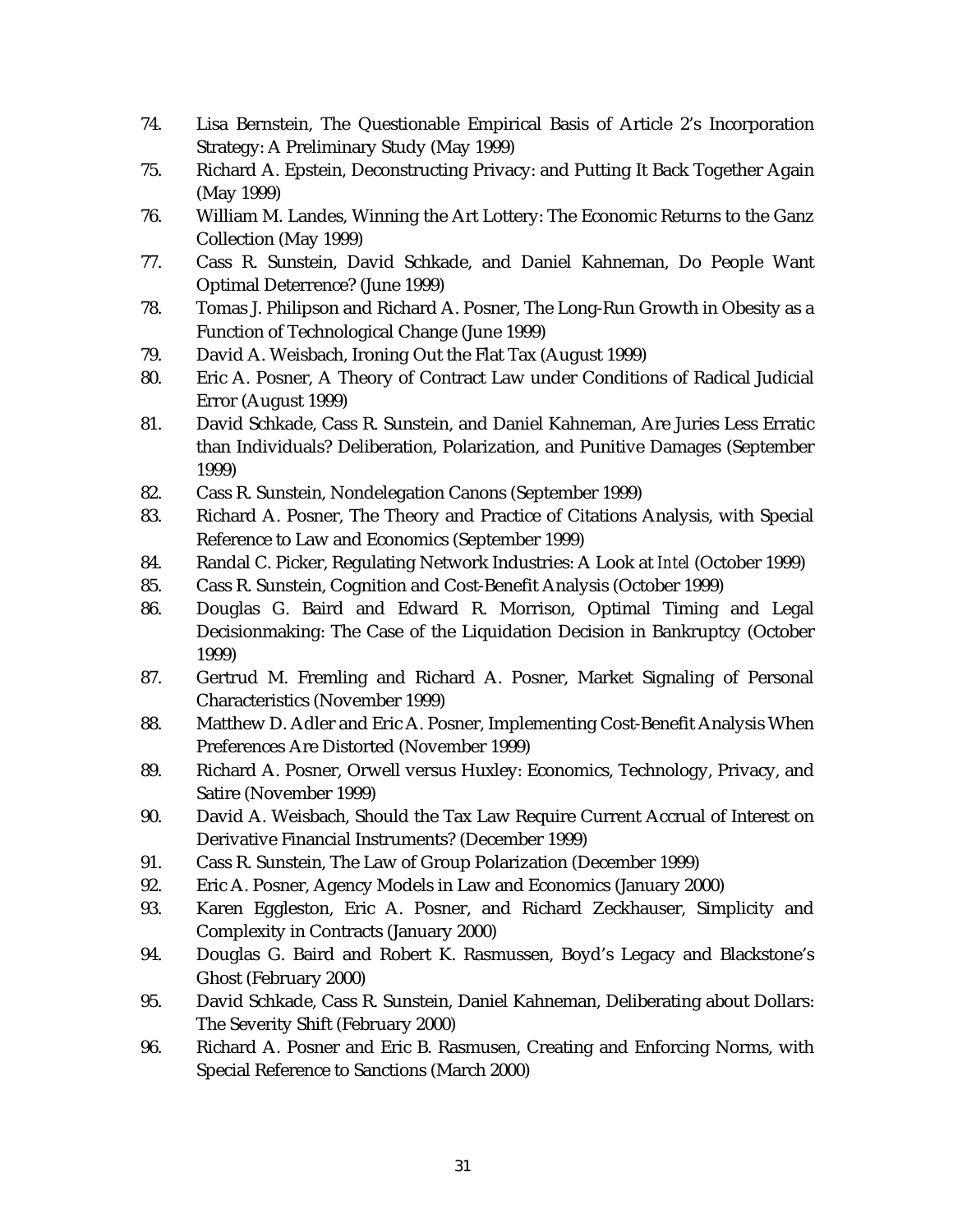- 97. Douglas Lichtman, Property Rights in Emerging Platform Technologies (April 2000)
- 98. Cass R. Sunstein and Edna Ullmann-Margalit, Solidarity in Consumption (May 2000)
- 99. David A. Weisbach, An Economic Analysis of Anti-Tax Avoidance Laws (May 2000)
- 100. Cass R. Sunstein, Human Behavior and the Law of Work (June 2000)
- 101. William M. Landes and Richard A. Posner, Harmless Error (June 2000)
- 102. Robert H. Frank and Cass R. Sunstein, Cost-Benefit Analysis and Relative Position (August 2000)
- 103. Eric A. Posner, Law and the Emotions (September 2000)
- 104. Cass R. Sunstein, Cost-Benefit Default Principles (October 2000)
- 105. Jack Goldsmith and Alan Sykes, The Dormant Commerce Clause and the Internet (November 2000)
- 106. Richard A. Posner, Antitrust in the New Economy (November 2000)
- 107. Douglas Lichtman, Scott Baker, and Kate Kraus, Strategic Disclosure in the Patent System (November 2000)
- 108. Jack L. Goldsmith and Eric A. Posner, Moral and Legal Rhetoric in International Relations: A Rational Choice Perspective (November 2000)
- 109. William Meadow and Cass R. Sunstein, Statistics, Not Experts (December 2000)
- 110. Saul Levmore, Conjunction and Aggregation (December 2000)
- 111. Saul Levmore, Puzzling Stock Options and Compensation Norms (December 2000)
- 112. Richard A. Epstein and Alan O. Sykes, The Assault on Managed Care: Vicarious Liability, Class Actions and the Patient's Bill of Rights (December 2000)
- 113. William M. Landes, Copyright, Borrowed Images and Appropriation Art: An Economic Approach (December 2000)
- 114. Cass R. Sunstein, Switching the Default Rule (January 2001)
- 115. George G. Triantis, Financial Contract Design in the World of Venture Capital (January 2001)
- 116. Jack Goldsmith, Statutory Foreign Affairs Preemption (February 2001)
- 117. Richard Hynes and Eric A. Posner, The Law and Economics of Consumer Finance (February 2001)
- 118. Cass R. Sunstein, Academic Fads and Fashions (with Special Reference to Law) (March 2001)
- 119. Eric A. Posner, Controlling Agencies with Cost-Benefit Analysis: A Positive Political Theory Perspective (April 2001)
- 120. Douglas G. Baird, Does Bogart Still Get Scale? Rights of Publicity in the Digital Age (April 2001)
- 121. Douglas G. Baird and Robert K. Rasmussen, Control Rights, Priority Rights and the Conceptual Foundations of Corporate Reorganization (April 2001)
- 122. David A. Weisbach, Ten Truths about Tax Shelters (May 2001)